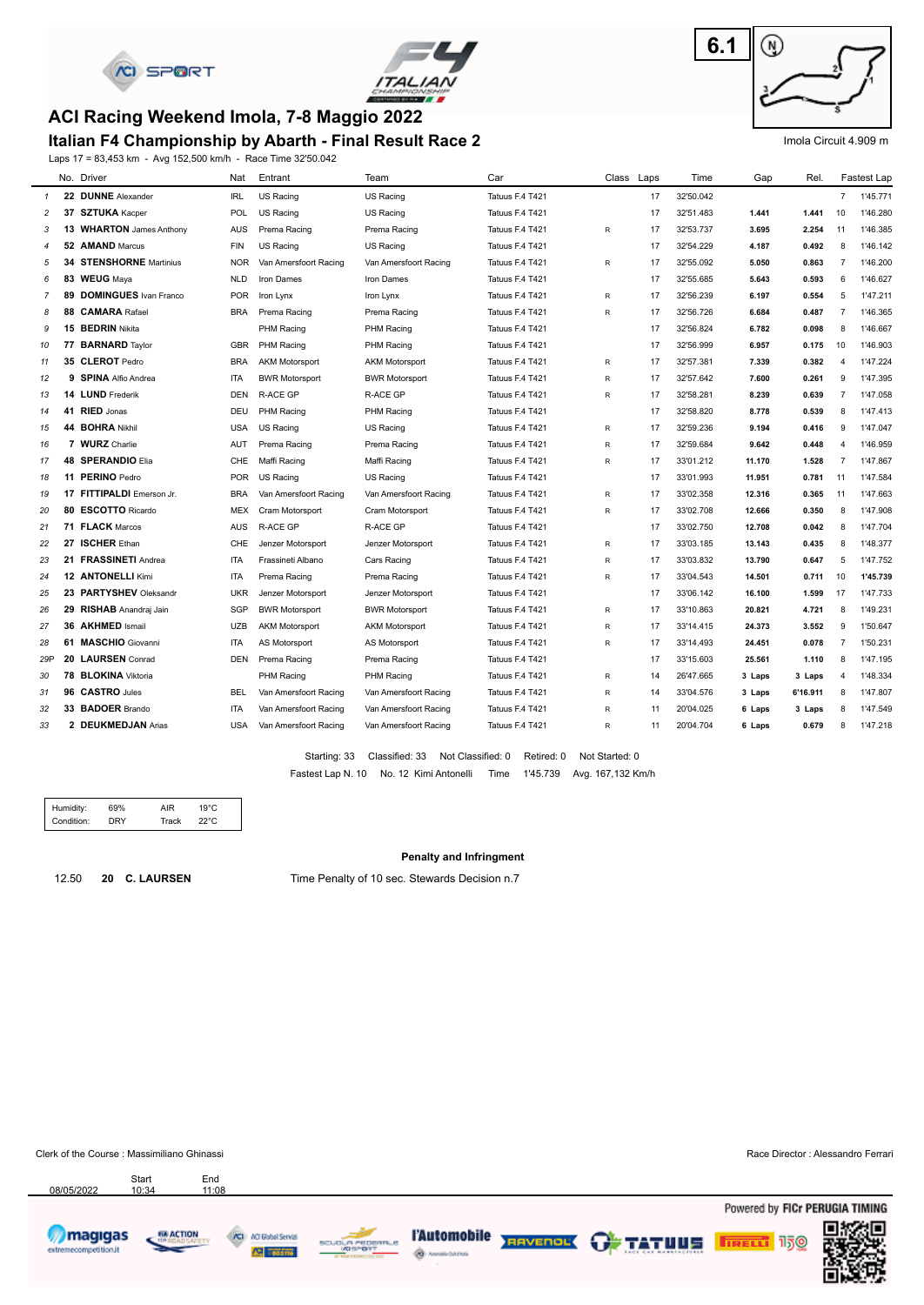



### **Italian F4 Championship by Abarth - Result by Class Race 2 ACI Racing Weekend Imola, 7-8 Maggio 2022**



Imola Circuit 4.909 m

**Rookie**

|    |    | Laps 17 = 83,453 km - Avg 152,214 km/h - Race Time 32'53.737 |            |                       |                       |                 |      |           |        |          |                |             |
|----|----|--------------------------------------------------------------|------------|-----------------------|-----------------------|-----------------|------|-----------|--------|----------|----------------|-------------|
|    |    | No. Driver                                                   | Nat        | Entrant               | Team                  | Car             | Laps | Time      | Gap    | Rel.     |                | Fastest Lap |
|    |    | 13 WHARTON James Anthony                                     | <b>AUS</b> | Prema Racing          | Prema Racing          | Tatuus F.4 T421 | 17   | 32'53.737 |        |          | 11             | 1'46.385    |
| 2  | 34 | <b>STENSHORNE</b> Martinius                                  | <b>NOR</b> | Van Amersfoort Racing | Van Amersfoort Racing | Tatuus F.4 T421 | 17   | 32'55.092 | 1.355  | 1.355    |                | 1'46.200    |
| 3  | 89 | <b>DOMINGUES</b> Ivan Franco                                 | <b>POR</b> | Iron Lynx             | Iron Lynx             | Tatuus F.4 T421 | 17   | 32'56.239 | 2.502  | 1.147    | 5              | 1'47.211    |
| 4  | 88 | <b>CAMARA Rafael</b>                                         | <b>BRA</b> | Prema Racing          | Prema Racing          | Tatuus F.4 T421 | 17   | 32'56.726 | 2.989  | 0.487    | $\overline{7}$ | 1'46.365    |
| 5  |    | 35 CLEROT Pedro                                              | <b>BRA</b> | <b>AKM Motorsport</b> | <b>AKM Motorsport</b> | Tatuus F.4 T421 | 17   | 32'57.381 | 3.644  | 0.655    | 4              | 1'47.224    |
| 6  |    | 9 SPINA Alfio Andrea                                         | <b>ITA</b> | <b>BWR Motorsport</b> | <b>BWR Motorsport</b> | Tatuus F.4 T421 | 17   | 32'57.642 | 3.905  | 0.261    | 9              | 1'47.395    |
|    |    | 14 LUND Frederik                                             | <b>DEN</b> | <b>R-ACE GP</b>       | <b>R-ACE GP</b>       | Tatuus F.4 T421 | 17   | 32'58.281 | 4.544  | 0.639    |                | 1'47.058    |
| 8  |    | 44 BOHRA Nikhil                                              | <b>USA</b> | <b>US Racing</b>      | US Racing             | Tatuus F.4 T421 | 17   | 32'59.236 | 5.499  | 0.955    | 9              | 1'47.047    |
| 9  |    | 7 WURZ Charlie                                               | AUT        | Prema Racing          | Prema Racing          | Tatuus F.4 T421 | 17   | 32'59.684 | 5.947  | 0.448    | 4              | 1'46.959    |
| 10 | 48 | <b>SPERANDIO Elia</b>                                        | CHE        | Maffi Racing          | Maffi Racing          | Tatuus F.4 T421 | 17   | 33'01.212 | 7.475  | 1.528    |                | 1'47.867    |
| 11 | 17 | FITTIPALDI Emerson Jr.                                       | <b>BRA</b> | Van Amersfoort Racing | Van Amersfoort Racing | Tatuus F.4 T421 | 17   | 33'02.358 | 8.621  | 1.146    | 11             | 1'47.663    |
| 12 |    | 80 ESCOTTO Ricardo                                           | <b>MEX</b> | Cram Motorsport       | Cram Motorsport       | Tatuus F.4 T421 | 17   | 33'02.708 | 8.971  | 0.350    | 8              | 1'47.908    |
| 13 | 27 | <b>ISCHER Ethan</b>                                          | CHE        | Jenzer Motorsport     | Jenzer Motorsport     | Tatuus F.4 T421 | 17   | 33'03.185 | 9.448  | 0.477    | 8              | 1'48.377    |
| 14 | 21 | <b>FRASSINETI Andrea</b>                                     | <b>ITA</b> | Frassineti Albano     | Cars Racing           | Tatuus F.4 T421 | 17   | 33'03.832 | 10.095 | 0.647    | 5              | 1'47.752    |
| 15 | 12 | <b>ANTONELLI Kimi</b>                                        | <b>ITA</b> | Prema Racing          | Prema Racing          | Tatuus F.4 T421 | 17   | 33'04.543 | 10.806 | 0.711    | 10             | 1'45.739    |
| 16 | 29 | <b>RISHAB</b> Anandraj Jain                                  | SGP        | <b>BWR Motorsport</b> | <b>BWR Motorsport</b> | Tatuus F.4 T421 | 17   | 33'10.863 | 17.126 | 6.320    | 8              | 1'49.231    |
| 17 | 36 | <b>AKHMED Ismail</b>                                         | <b>UZB</b> | <b>AKM Motorsport</b> | <b>AKM Motorsport</b> | Tatuus F.4 T421 | 17   | 33'14.415 | 20.678 | 3.552    | 9              | 1'50.647    |
| 18 |    | 61 MASCHIO Giovanni                                          | <b>ITA</b> | AS Motorsport         | AS Motorsport         | Tatuus F.4 T421 | 17   | 33'14.493 | 20.756 | 0.078    |                | 1'50.231    |
| 19 |    | 78 BLOKINA Viktoria                                          |            | PHM Racing            | PHM Racing            | Tatuus F.4 T421 | 14   | 26'47.665 | 3 Laps | 3 Laps   | 4              | 1'48.334    |
| 20 |    | 96 CASTRO Jules                                              | <b>BEL</b> | Van Amersfoort Racing | Van Amersfoort Racing | Tatuus F.4 T421 | 14   | 33'04.576 | 3 Laps | 6'16.911 | 8              | 1'47.807    |
| 21 |    | 33 BADOER Brando                                             | <b>ITA</b> | Van Amersfoort Racing | Van Amersfoort Racing | Tatuus F.4 T421 | 11   | 20'04.025 | 6 Laps | 3 Laps   | 8              | 1'47.549    |
| 22 |    | 2 DEUKMEDJAN Arias                                           | <b>USA</b> | Van Amersfoort Racing | Van Amersfoort Racing | Tatuus F.4 T421 | 11   | 20'04.704 | 6 Laps | 0.679    |                | 1'47.218    |

Fastest Lap N. 10 No. 12 Kimi Antonelli Time 1'45.739 Avg. 167,132 Km/h Starting: 22 Classified: 22 Not Classified: 0 Retired: 0 Not Started: 0

| Condition:<br><b>DRY</b><br>Track<br>22°C. | Humidity:<br>69% | AIR | $19^{\circ}$ C |
|--------------------------------------------|------------------|-----|----------------|
|--------------------------------------------|------------------|-----|----------------|

Clerk of the Course : Massimiliano Ghinassi **Race Director : Alessandro Ferrari** Race Director : Alessandro Ferrari

Powered by FICr PERUGIA TIMING



08/05/2022

68 ACTION

Start End<br>10:34 11:08





**@** Americans



**FIRELLY** 150

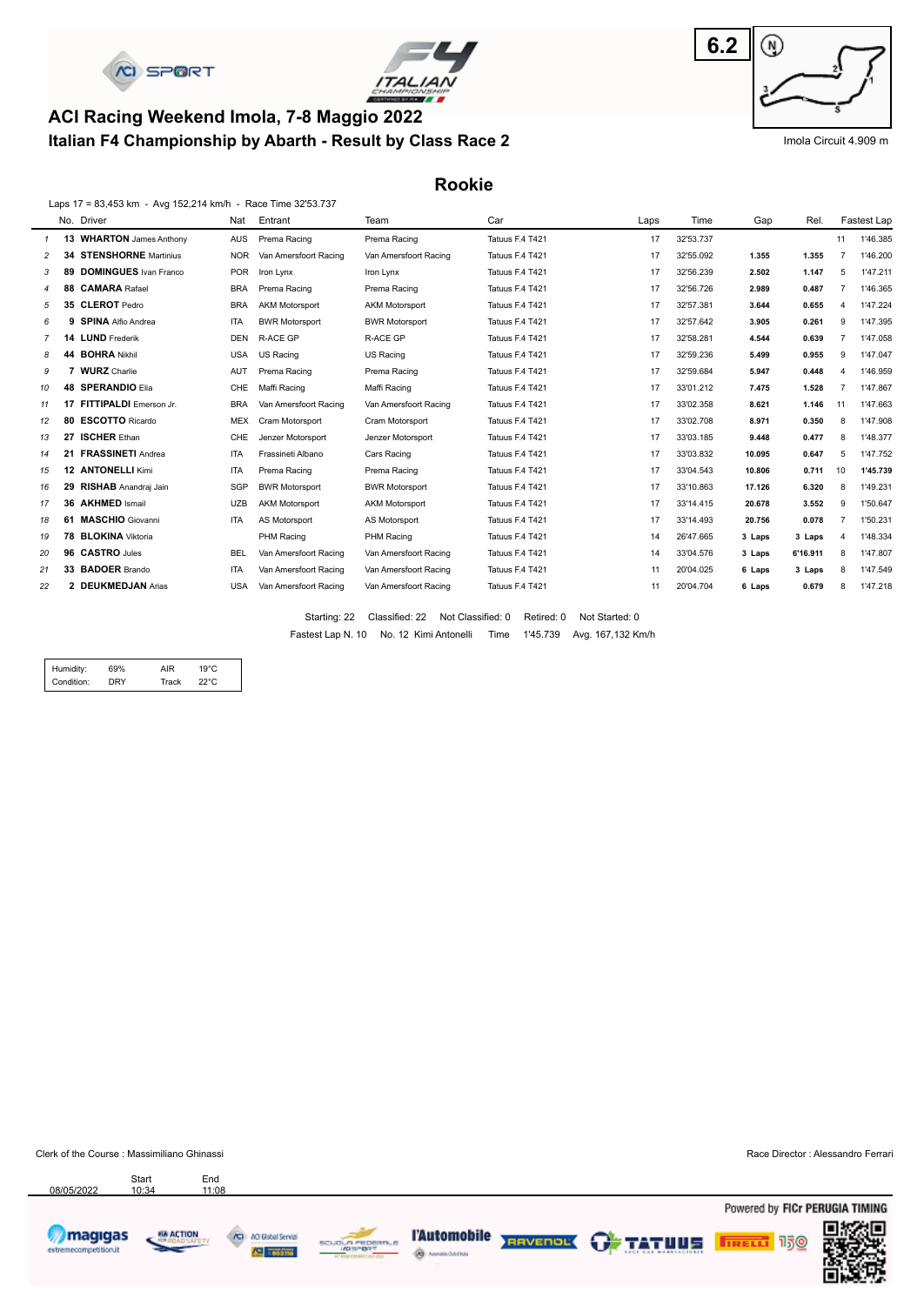



## **Italian F4 Championship by Abarth - Lap Chart Race 2 ACI Racing Weekend Imola, 7-8 Maggio 2022**

|                |                |                         |    |    |                |    |                |    | Lap |                |                |                |                |    |    |                |                |
|----------------|----------------|-------------------------|----|----|----------------|----|----------------|----|-----|----------------|----------------|----------------|----------------|----|----|----------------|----------------|
|                | 1              | $\overline{2}$          | 3  | 4  | 5              | 6  | 7              | 8  | 9   | 10             | 11             | 12             | 13             | 14 | 15 | 16             | 17             |
| 1              | 89             | 89                      | 89 | 22 | 22             | 22 | 22             | 22 | 22  | 22             | 22             | 22             | 22             | 22 | 22 | 22             | 22             |
| $\overline{2}$ | 37             | 22                      | 22 | 89 | 89             | 37 | 37             | 37 | 37  | 37             | 37             | 37             | 37             | 37 | 37 | 37             | 37             |
| 3              | 22             | 37                      | 37 | 37 | 37             | 89 | 89             | 13 | 13  | 13             | 13             | 13             | 13             | 13 | 13 | 13             | 13             |
| 4              | 35             | 83                      | 83 | 13 | 13             | 13 | 13             | 89 | 89  | 83             | 83             | 83             | 83             | 83 | 83 | 52             | 52             |
| 5              | 83             | 13                      | 13 | 83 | 83             | 83 | 83             | 83 | 83  | 89             | 34             | 34             | 34             | 34 | 34 | 83             | 34             |
| 6              | 14             | 35                      | 35 | 35 | 35             | 35 | 35             | 35 | 34  | 34             | 89             | 52             | 52             | 52 | 52 | 34             | 83             |
| $\overline{7}$ | 13             | 14                      | 14 | 14 | 14             | 14 | 14             | 34 | 35  | 52             | 52             | 89             | 89             | 89 | 89 | 89             | 89             |
| 8              | 11             | 11                      | 11 | 11 | 11             | 34 | 34             | 14 | 14  | 35             | 35             | 35             | 35             | 35 | 35 | 15             | 88             |
| 9              | 41             | 41                      | 41 | 41 | 34             | 52 | 52             | 52 | 52  | 15             | 15             | 15             | 15             | 15 | 15 | 35             | 15             |
| 10             | 34             | 34                      | 15 | 34 | 52             | 11 | 15             | 15 | 15  | 77             | 77             | 77             | 88             | 88 | 88 | 88             | 77             |
| 11             | 48             | 15                      | 34 | 15 | 15             | 15 | 11             | 77 | 77  | 88             | 88             | 88             | 77             | 77 | 77 | 77             | 35             |
| 12             | 12             | 77                      | 77 | 52 | 77             | 77 | 77             | 11 | 11  | 14             | 14             | 14             | 14             | 14 | 14 | 9              | 9              |
| 13             | 15             | 48                      | 52 | 77 | 41             | 41 | 41             | 41 | 88  | 11             | 11             | 41             | 41             | 41 | 41 | 14             | 14             |
| 14             | 78             | 52                      | 48 | 48 | 48             | 48 | 48             | 88 | 41  | 41             | 41             | 11             | 11             | 11 | 11 | 41             | 41             |
| 15             | 77             | 78                      | 78 | 78 | 78             | 78 | 88             | 48 | 48  | 9              | 9              | 9              | 9              | 9  | 9  | 48             | 44             |
| 16             | 52             | 9                       | 9  | 9  | 88             | 88 | 9              | 9  | 9   | 48             | 48             | 48             | 48             | 48 | 48 | 44             | $\overline{7}$ |
| 17             | 71             | 71                      | 71 | 71 | 9              | 9  | 71             | 71 | 71  | 71             | 33             | 44             | 44             | 44 | 44 | $\overline{7}$ | 48             |
| 18             | 9              | 17                      | 17 | 88 | 71             | 71 | 33             | 33 | 33  | 33             | 71             | $\overline{7}$ | $\overline{7}$ | 7  | 7  | 11             | 11             |
| 19             | 17             | 33                      | 33 | 17 | 17             | 33 | $\overline{a}$ | 2  | 2   | $\overline{a}$ | $\overline{a}$ | 17             | 17             | 17 | 17 | 17             | 17             |
| 20             | 27             | 88                      | 88 | 33 | 33             | 17 | 78             | 44 | 44  | 44             | 44             | 80             | 80             | 80 | 80 | 80             | 80             |
| 21             | 33             | $\overline{\mathbf{c}}$ | 2  | 2  | 2              | 2  | 44             | 78 | 7   | 7              | 7              | 71             | 71             | 71 | 71 | 71             | 71             |
| 22             | 80             | 27                      | 7  | 7  | $\overline{7}$ | 7  | 17             | 7  | 78  | 17             | 17             | 27             | 27             | 27 | 27 | 27             | 27             |
| 23             | 2              | 7                       | 27 | 44 | 44             | 44 | $\overline{7}$ | 17 | 17  | 80             | 80             | 21             | 21             | 21 | 21 | 21             | 21             |
| 24             | 88             | 80                      | 80 | 23 | 80             | 80 | 80             | 80 | 80  | 78             | 27             | 78             | 78             | 78 | 29 | 12             | 12             |
| 25             | 36             | 44                      | 44 | 80 | 23             | 23 | 23             | 23 | 23  | 27             | 78             | 29             | 29             | 29 | 23 | 20             | 20             |
| 26             | 21             | 23                      | 23 | 27 | 27             | 27 | 27             | 27 | 27  | 21             | 21             | 23             | 23             | 23 | 12 | 23             | 23             |
| 27             | 44             | 29                      | 29 | 21 | 21             | 21 | 21             | 21 | 21  | 29             | 29             | 12             | 12             | 12 | 61 | 29             | 29             |
| 28             | $\overline{7}$ | 61                      | 21 | 29 | 29             | 29 | 29             | 29 | 29  | 61             | 23             | 61             | 61             | 61 | 36 | 36             | 36             |
| 29             | 23             | 21                      | 61 | 61 | 61             | 61 | 61             | 61 | 61  | 23             | 12             | 36             | 36             | 36 | 20 | 61             | 61             |
| 30             | 29             | 36                      | 36 | 36 | 36             | 36 | 36             | 12 | 12  | 12             | 61             | 20             | 20             | 20 |    |                |                |
| 31             | 61             | 12                      | 12 | 12 | 12             | 12 | 12             | 36 | 36  | 36             | 36             | 96             | 96             | 96 |    |                |                |
| 32             | 20             | 20                      | 20 | 20 | 20             | 20 | 20             | 20 | 20  | 20             | 20             |                |                |    |    |                |                |
| 33             | 96             | 96                      | 96 | 96 | 96             | 96 | 96             | 96 | 96  | 96             | 96             |                |                |    |    |                |                |



Imola Circuit 4.909 m

|                 | <b>Final Result</b> |           |
|-----------------|---------------------|-----------|
| $\mathbf{1}$    | 22 DUNNE A.         | Laps 17   |
| 2               | 37 SZTUKA K.        | 1.441     |
| 3               | 13 WHARTON J.       | 3.695     |
| 4               | <b>52 AMAND M.</b>  | 4.187     |
| 5               | 34 STENSHORNE M.    | 5.050     |
| 6               | 83 WEUG M.          | 5.643     |
| $\overline{7}$  | 89 DOMINGUES I.     | 6.197     |
| 8               | 88 CAMARA R.        | 6.684     |
| 9               | <b>15 BEDRIN N.</b> | 6.782     |
|                 | 10 77 BARNARD T.    | 6.957     |
| 11              | 35 CLEROT P.        | 7.339     |
| 12 <sup>2</sup> | 9 SPINA A.          | 7.600     |
|                 | 13 14 LUND F.       | 8.239     |
|                 | 14 41 RIED J.       | 8.778     |
| 15              | 44 BOHRA N.         | 9.194     |
| 16              | 7 WURZ C.           | 9.642     |
| 17 <sup>7</sup> | 48 SPERANDIO F.     | 11.170    |
| 18              | 11 PERINO P.        | 11.951    |
| 19              | 17 FITTIPALDI E.    | 12.316    |
|                 | 20 80 ESCOTTO R.    | 12.666    |
|                 | 21 71 FLACK M.      | 12.708    |
|                 | 22 27 ISCHER E.     | 13.143    |
|                 | 23 21 FRASSINETI A. | 13.790    |
|                 | 24 12 ANTONELLIK.   | 14.501    |
|                 | 25 20 LAURSEN C.    | 15.561    |
| 26              | 23 PARTYSHEV O.     | 16.100    |
| 27              | 29 RISHAB A.        | 20.821    |
| 28              | 36 AKHMED I.        | 24.373    |
| 29              | 61 MASCHIO G.       | 24.451    |
| 30              | 78 BLOKINA V.       | 3 Laps    |
| 31              | 96 CASTRO J.        | Laps<br>3 |
| 32              | 33 BADOER B.        | 6<br>Laps |
| 33              | 2 DEUKMEDJAN A.     | 6<br>Laps |















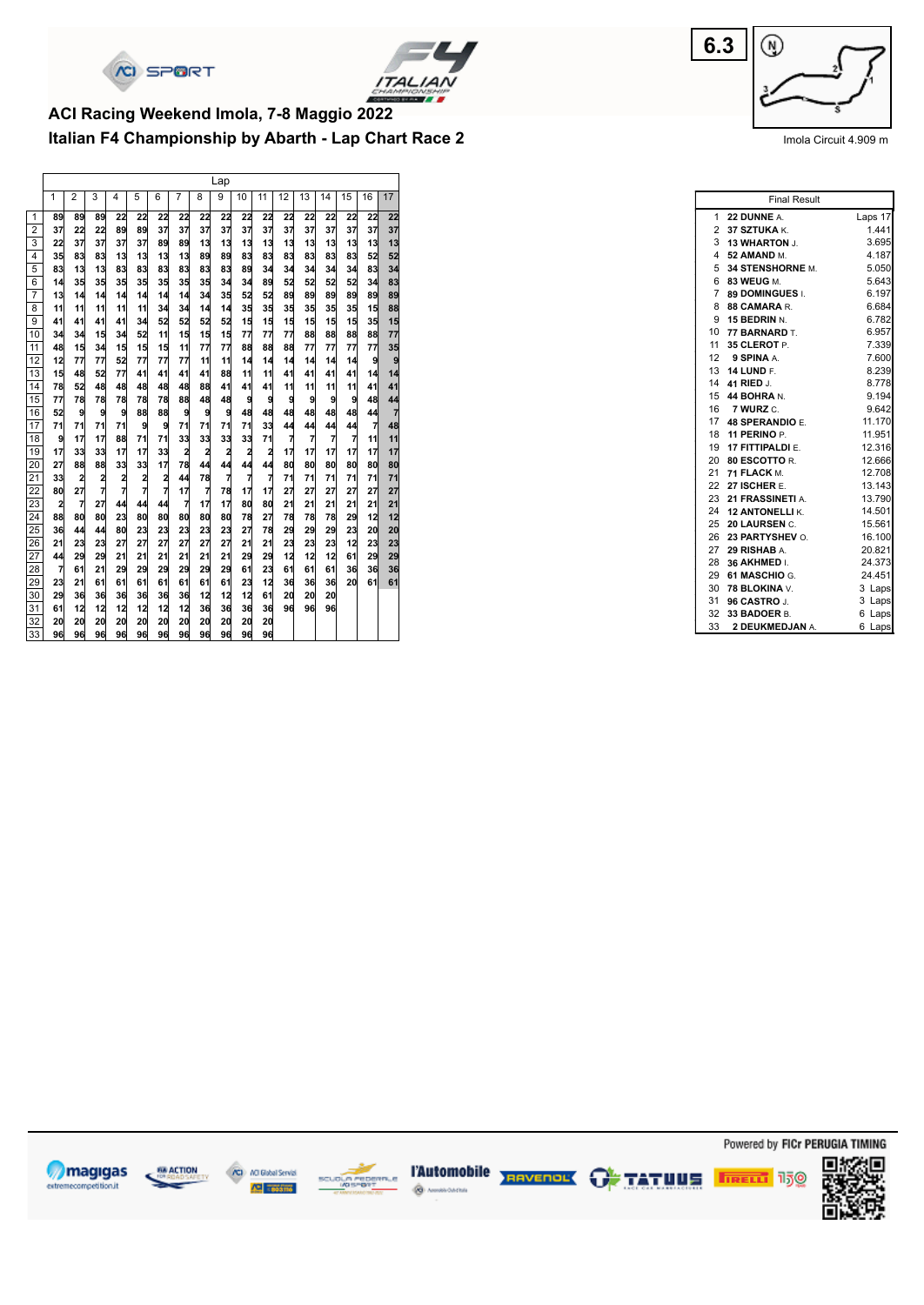





## **ACI Racing Weekend Imola, 7-8 Maggio 2022**

**Italian F4 Championship by Abarth - Best Sectors & Speed Race 2** Imola Circuit 4.909 m

|                     |                                                  | <b>RESULTS</b>   |                                    |    |                                                |                  |                     |                |                                                |                  | <b>SPEED</b>        |                                                    |                  |
|---------------------|--------------------------------------------------|------------------|------------------------------------|----|------------------------------------------------|------------------|---------------------|----------------|------------------------------------------------|------------------|---------------------|----------------------------------------------------|------------------|
| $\mathbf{1}$        | 22 DUNNE Alexander                               |                  | Tatuus F.4 T421                    |    |                                                | Laps 17          |                     | $\mathbf{1}$   | 88 CAMARA Rafael                               |                  |                     | Tatuus F.4 T421                                    | 239,5            |
| $\overline{c}$      | 37 SZTUKA Kacper                                 |                  | Tatuus F.4 T421                    |    |                                                | 1.441            |                     | $\overline{c}$ | 52 AMAND Marcus                                |                  |                     | Tatuus F.4 T421                                    | 238,9            |
| 3                   | 13 WHARTON James Anthony                         |                  | Tatuus F.4 T421                    |    |                                                | 3.695            |                     | $\sqrt{3}$     | 17 FITTIPALDI Emerson Jr.                      |                  |                     | Tatuus F.4 T421                                    | 238,9            |
| $\boldsymbol{4}$    | 52 AMAND Marcus                                  |                  | Tatuus F.4 T421                    |    |                                                | 4.187            |                     | $\overline{4}$ | 9 SPINA Alfio Andrea                           |                  |                     | Tatuus F.4 T421                                    | 237,9            |
| 5                   | 34 STENSHORNE Martinius                          |                  | Tatuus F.4 T421                    |    |                                                | 5.050            |                     | 5              | 33 BADOER Brando                               |                  |                     | Tatuus F.4 T421                                    | 237,9            |
| 6                   | 83 WEUG Mava                                     |                  | Tatuus F.4 T421                    |    |                                                | 5.643            |                     | 6              | 80 ESCOTTO Ricardo                             |                  |                     | Tatuus F.4 T421                                    | 237,4            |
| $\overline{7}$      | 89 DOMINGUES Ivan Franco                         |                  | Tatuus F.4 T421                    |    |                                                | 6.197            |                     | $\overline{7}$ | 77 <b>BARNARD</b> Taylor                       |                  |                     | Tatuus F.4 T421                                    | 237,4            |
| 8                   | 88 CAMARA Rafael                                 |                  | Tatuus F.4 T421                    |    |                                                | 6.684            |                     | 8              | 23 PARTYSHEV Oleksandr                         |                  |                     | Tatuus F.4 T421                                    | 237,4            |
| 9                   | 15 BEDRIN Nikita                                 |                  | Tatuus F.4 T421                    |    |                                                | 6.782            |                     | 9              | 34 STENSHORNE Martinius                        |                  |                     | Tatuus F.4 T421                                    | 236,8            |
| 10                  | 77 <b>BARNARD</b> Taylor                         |                  | Tatuus F.4 T421                    |    |                                                | 6.957            |                     | 10             | 11 PERINO Pedro                                |                  |                     | Tatuus F.4 T421                                    | 236,8            |
| 11                  | 35 CLEROT Pedro                                  |                  | Tatuus F.4 T421                    |    |                                                | 7.339            |                     | 11             | 44 <b>BOHRA</b> Nikhil                         |                  |                     | Tatuus F.4 T421                                    | 236,3            |
| 12                  | 9 SPINA Alfio Andrea                             |                  | Tatuus F.4 T421                    |    |                                                | 7.600            |                     | 12             | 71 FLACK Marcos                                |                  |                     | Tatuus F.4 T421                                    | 236,3            |
| 13                  | 14 LUND Frederik                                 |                  | Tatuus F.4 T421<br>Tatuus F.4 T421 |    |                                                | 8.239            |                     | 13             | 12 ANTONELLI Kimi                              |                  |                     | Tatuus F.4 T421<br>Tatuus F.4 T421                 | 235,8<br>235,3   |
| 14<br>15            | 41 RIED Jonas<br>44 BOHRA Nikhil                 |                  | Tatuus F.4 T421                    |    |                                                | 8.778<br>9.194   |                     | 14<br>15       | 14 LUND Frederik<br>27 ISCHER Ethan            |                  |                     | Tatuus F.4 T421                                    | 235,3            |
| 16                  | 7 WURZ Charlie                                   |                  | Tatuus F.4 T421                    |    |                                                | 9.642            |                     | 16             | 2 DEUKMEDJAN Arias                             |                  |                     | Tatuus F.4 T421                                    | 235,3            |
| 17                  | <b>48 SPERANDIO Elia</b>                         |                  | Tatuus F.4 T421                    |    |                                                | 11.170           |                     | 17             | 21 FRASSINETI Andrea                           |                  |                     | Tatuus F.4 T421                                    | 235,3            |
| 18                  | 11 PERINO Pedro                                  |                  | Tatuus F.4 T421                    |    |                                                | 11.951           |                     | 18             | 15 <b>BEDRIN</b> Nikita                        |                  |                     | Tatuus F.4 T421                                    | 235,3            |
| 19                  | 17 FITTIPALDI Emerson Jr.                        |                  | Tatuus F.4 T421                    |    |                                                | 12.316           |                     | 19             | 13 WHARTON James Anthony                       |                  |                     | Tatuus F.4 T421                                    | 234,8            |
| 20                  | 80 ESCOTTO Ricardo                               |                  | Tatuus F.4 T421                    |    |                                                | 12.666           |                     | 20             | 29 RISHAB Anandraj Jain                        |                  |                     | Tatuus F.4 T421                                    | 234,8            |
| 21                  | 71 FLACK Marcos                                  |                  | Tatuus F.4 T421                    |    |                                                | 12.708           |                     | 21             | 7 WURZ Charlie                                 |                  |                     | Tatuus F.4 T421                                    | 234,3            |
| 22                  | 27 ISCHER Ethan                                  |                  | Tatuus F.4 T421                    |    |                                                | 13.143           |                     | 22             | 41 RIED Jonas                                  |                  |                     | Tatuus F.4 T421                                    | 234,3            |
| 23                  | 21 FRASSINETI Andrea                             |                  | Tatuus F.4 T421                    |    |                                                | 13.790           |                     | 23             | 78 BLOKINA Viktoria                            |                  |                     | Tatuus F.4 T421                                    | 233,3            |
| 24                  | <b>12 ANTONELLI Kimi</b>                         |                  | Tatuus F.4 T421                    |    |                                                | 14.501           |                     | 24             | 48 SPERANDIO Elia                              |                  |                     | Tatuus F.4 T421                                    | 232,8            |
| 25                  | 20 LAURSEN Conrad                                |                  | Tatuus F.4 T421                    |    |                                                | 15.561           |                     | 25             | 83 WEUG Maya                                   |                  |                     | Tatuus F.4 T421                                    | 232,8            |
| 26                  | 23 PARTYSHEV Oleksandr                           |                  | Tatuus F.4 T421                    |    |                                                | 16.100           |                     | 26             | 35 CLEROT Pedro                                |                  |                     | Tatuus F.4 T421                                    | 232,3            |
| 27                  | 29 RISHAB Anandraj Jain                          |                  | Tatuus F.4 T421                    |    |                                                | 20.821           |                     | 27             | 61 MASCHIO Giovanni                            |                  |                     | Tatuus F.4 T421                                    | 231,8            |
| 28                  | 36 AKHMED Ismail                                 |                  | Tatuus F.4 T421                    |    |                                                | 24.373           |                     | 28             | 22 DUNNE Alexander                             |                  |                     | Tatuus F.4 T421                                    | 231,3            |
| 29                  | 61 MASCHIO Giovanni                              |                  | Tatuus F.4 T421                    |    |                                                | 24.451           |                     | 29             | 37 SZTUKA Kacper                               |                  |                     | Tatuus F.4 T421                                    | 231,3            |
| 30                  | 78 BLOKINA Viktoria                              |                  | Tatuus F.4 T421                    |    |                                                | 3 Laps           |                     | 30             | 96 CASTRO Jules                                |                  |                     | Tatuus F.4 T421                                    | 231,3            |
| 31<br>32            | 96 CASTRO Jules<br>33 BADOER Brando              |                  | Tatuus F.4 T421<br>Tatuus F.4 T421 |    |                                                | 3 Laps<br>6 Laps |                     | 31             | 89 DOMINGUES Ivan Franco                       |                  |                     | Tatuus F.4 T421                                    | 230,8            |
|                     |                                                  |                  |                                    |    |                                                |                  |                     | 32             | 20 LAURSEN Conrad                              |                  |                     | Tatuus F.4 T421                                    | 230,3            |
|                     |                                                  |                  |                                    |    |                                                |                  |                     |                |                                                |                  |                     |                                                    |                  |
| 33                  | 2 DEUKMEDJAN Arias                               |                  | Tatuus F.4 T421                    |    |                                                | 6 Laps           |                     | 33             | 36 AKHMED Ismail                               |                  |                     | Tatuus F.4 T421                                    | 229,3            |
|                     | SEG. 1                                           |                  |                                    |    | <b>SEG. 2</b>                                  |                  |                     |                | SEG.3                                          |                  |                     | <b>SEG. 4</b>                                      |                  |
| $\mathbf{1}$        | 88 CAMARA Rafael                                 | 22.642           | $\mathbf{1}$                       |    | 22 DUNNE Alexander                             | 33.862           | $\mathbf{1}$        |                | 22 DUNNE Alexander                             | 30.134           | 1                   | 37 SZTUKA Kacper                                   | 18.798           |
| $\overline{c}$      | 34 STENSHORNE Martinius                          | 22.751           | $\sqrt{2}$                         |    | 12 ANTONELLI Kimi                              | 33.970           | $\overline{c}$      |                | 88 CAMARA Rafael                               | 30.145           | $\sqrt{2}$          | 12 ANTONELLI Kimi                                  | 18.816           |
| $\mathbf{3}$        | 12 ANTONELLI Kimi                                | 22.752           | 3                                  |    | 88 CAMARA Rafael                               | 34.058           | 3                   |                | 12 ANTONELLI Kimi                              | 30.184           | 3                   | 52 AMAND Marcus                                    | 18.835           |
| 4                   | 52 AMAND Marcus                                  | 22.765           | $\pmb{4}$                          |    | 52 AMAND Marcus                                | 34.072           | $\boldsymbol{4}$    |                | 34 STENSHORNE Martinius                        | 30.195           | $\pmb{4}$           | 88 CAMARA Rafael                                   | 18.839           |
| 5                   | 7 WURZ Charlie                                   | 22.773           | 5                                  | 13 | <b>WHARTON</b> James Anthon                    | 34.091           | 5                   |                | 52 AMAND Marcus                                | 30.220           | 5                   | 22 DUNNE Alexander                                 | 18.845           |
| 6<br>$\overline{7}$ | 22 DUNNE Alexander<br>35 CLEROT Pedro            | 22.816<br>22.855 | 6<br>$\overline{7}$                |    | 37 SZTUKA Kacper<br>15 BEDRIN Nikita           | 34.091<br>34.175 | 6<br>$\overline{7}$ |                | 37 SZTUKA Kacper<br>77 BARNARD Taylor          | 30.243<br>30.243 | 6<br>$\overline{7}$ | 13 WHARTON James Anthon<br>34 STENSHORNE Martinius | 18.895<br>18.933 |
| 8                   | 37 SZTUKA Kacper                                 | 22.887           | 8                                  |    | 34 STENSHORNE Martinius                        | 34.183           | 8                   |                | 13 WHARTON James Anthon                        | 30.269           | 8                   | 83 WEUG Maya                                       | 18.967           |
| 9                   | 15 BEDRIN Nikita                                 | 22.894           | 9                                  |    | 7 WURZ Charlie                                 | 34.276           | 9                   |                | 83 WEUG Maya                                   | 30.303           | 9                   | 33 BADOER Brando                                   | 18.981           |
| 10                  | 33 BADOER Brando                                 | 22.895           | 10                                 |    | 83 WEUG Maya                                   | 34.294           | 10                  |                | 15 BEDRIN Nikita                               | 30.350           | 10                  | 15 BEDRIN Nikita                                   | 19.005           |
| 11                  | 83 WEUG Maya                                     | 22.909           | 11                                 |    | 96 CASTRO Jules                                | 34.332           | 11                  |                | 33 BADOER Brando                               | 30.389           | 11                  | 14 LUND Frederik                                   | 19,009           |
| 12                  | 13 WHARTON James Anthon                          | 22.923           | 12                                 |    | 77 BARNARD Taylor                              | 34.339           | 12                  |                | 7 WURZ Charlie                                 | 30.498           | 12                  | 7 WURZ Charlie                                     | 19.031           |
| 13                  | 11 PERINO Pedro                                  | 22.936           | 13                                 |    | 89 DOMINGUES Ivan Franco                       | 34.382           | 13                  |                | 14 LUND Frederik                               | 30.514           | 13                  | 35 CLEROT Pedro                                    | 19.039           |
| 14                  | 89 DOMINGUES Ivan Franco                         | 22.948           | 14                                 |    | 35 CLEROT Pedro                                | 34.394           | 14                  |                | 89 DOMINGUES Ivan Franco                       | 30.516           | 14                  | 20 LAURSEN Conrad                                  | 19.052           |
| 15<br>16            | 9 SPINA Alfio Andrea                             | 22.956<br>22.960 | 15<br>16                           |    | 33 BADOER Brando                               | 34.419<br>34.419 | 15<br>16            |                | 41 RIED Jonas                                  | 30.534           | 15<br>16            | 2 DEUKMEDJAN Arias                                 | 19.053           |
| 17                  | 44 BOHRA Nikhil                                  | 22.962           | 17                                 |    | 20 LAURSEN Conrad                              | 34.420           | 17                  |                | 35 CLEROT Pedro                                | 30.551<br>30.555 | 17                  | 9 SPINA Alfio Andrea                               | 19.055<br>19.058 |
| 18                  | 71 FLACK Marcos<br>77 BARNARD Taylor             | 22.969           | 18                                 |    | 44 BOHRA Nikhil<br>2 DEUKMEDJAN Arias          | 34.421           | 18                  |                | 2 DEUKMEDJAN Arias<br>44 BOHRA Nikhil          | 30.572           | 18                  | 44 BOHRA Nikhil<br>41 RIED Jonas                   | 19.059           |
| 19                  | 21 FRASSINETI Andrea                             | 22.994           | 19                                 |    | 71 FLACK Marcos                                | 34.430           | 19                  |                | 20 LAURSEN Conrad                              | 30.601           | 19                  | 89 DOMINGUES Ivan Franco                           | 19.086           |
| 20                  | 14 LUND Frederik                                 | 23.000           | 20                                 |    | 14 LUND Frederik                               | 34.434           | 20                  |                | 23 PARTYSHEV Oleksandr                         | 30.646           | 20                  | 71 FLACK Marcos                                    | 19.094           |
| 21                  | 96 CASTRO Jules                                  | 23.002           | 21                                 |    | 9 SPINA Alfio Andrea                           | 34.490           | 21                  |                | 71 FLACK Marcos                                | 30.647           | 21                  | 21 FRASSINETI Andrea                               | 19.102           |
| 22                  | 20 LAURSEN Conrad                                | 23.006           | 22                                 |    | 41 RIED Jonas                                  | 34.502           | 22                  |                | 11 PERINO Pedro                                | 30.684           | 22                  | 80 ESCOTTO Ricardo                                 | 19.103           |
| 23                  | 23 PARTYSHEV Oleksandr                           | 23.020           | 23                                 |    | 17 FITTIPALDI Emerson Jr.                      | 34.522           | 23                  |                | 9 SPINA Alfio Andrea                           | 30.699           | 23                  | 17 FITTIPALDI Emerson Jr.                          | 19.105           |
| 24                  | 41 RIED Jonas                                    | 23.024           | 24                                 |    | 11 PERINO Pedro                                | 34.523           | 24                  |                | 17 FITTIPALDI Emerson Jr.                      | 30.733           | 24                  | 77 BARNARD Taylor                                  | 19.118           |
| 25<br>26            | 17 FITTIPALDI Emerson Jr.<br>78 BLOKINA Viktoria | 23.047<br>23.085 | 25<br>26                           |    | 78 BLOKINA Viktoria                            | 34.630<br>34.630 | 25<br>26            |                | 80 ESCOTTO Ricardo<br>21 FRASSINETI Andrea     | 30.778<br>30.828 | 25<br>26            | 48 SPERANDIO Elia<br>11 PERINO Pedro               | 19.149<br>19.152 |
| 27                  | 27 ISCHER Ethan                                  | 23.108           | 27                                 |    | 80 ESCOTTO Ricardo<br>48 SPERANDIO Elia        | 34.644           | 27                  |                | 48 SPERANDIO Elia                              | 30.843           | 27                  | 23 PARTYSHEV Oleksandr                             | 19.157           |
| 28                  | 2 DEUKMEDJAN Arias                               | 23.110           | 28                                 |    | 21 FRASSINETI Andrea                           | 34.648           | 28                  |                | 27 ISCHER Ethan                                | 30.857           | 28                  | 96 CASTRO Jules                                    | 19.160           |
| 29                  | 48 SPERANDIO Elia                                | 23.138           | 29                                 |    | 23 PARTYSHEV Oleksandr                         | 34.795           | 29                  |                | 96 CASTRO Jules                                | 30.865           | 29                  | 27 ISCHER Ethan                                    | 19.180           |
| 30                  | 80 ESCOTTO Ricardo                               | 23.174           | 30                                 |    | 27 ISCHER Ethan                                | 34.851           | 30                  |                | 78 BLOKINA Viktoria                            | 31.076           | 30                  | 78 BLOKINA Viktoria                                | 19.208           |
| 31<br>32            | 29 RISHAB Anandraj Jain<br>61 MASCHIO Giovanni   | 23.368<br>23.387 | 31<br>32                           |    | 29 RISHAB Anandraj Jain<br>61 MASCHIO Giovanni | 35.027<br>35.242 | 31<br>32            |                | 29 RISHAB Anandraj Jain<br>61 MASCHIO Giovanni | 31.212<br>31.314 | 31<br>32            | 29 RISHAB Anandraj Jain<br>61 MASCHIO Giovanni     | 19.485<br>19.506 |

08/05/2022









Powered by FICr PERUGIA TIMING

**FIRELL** 150

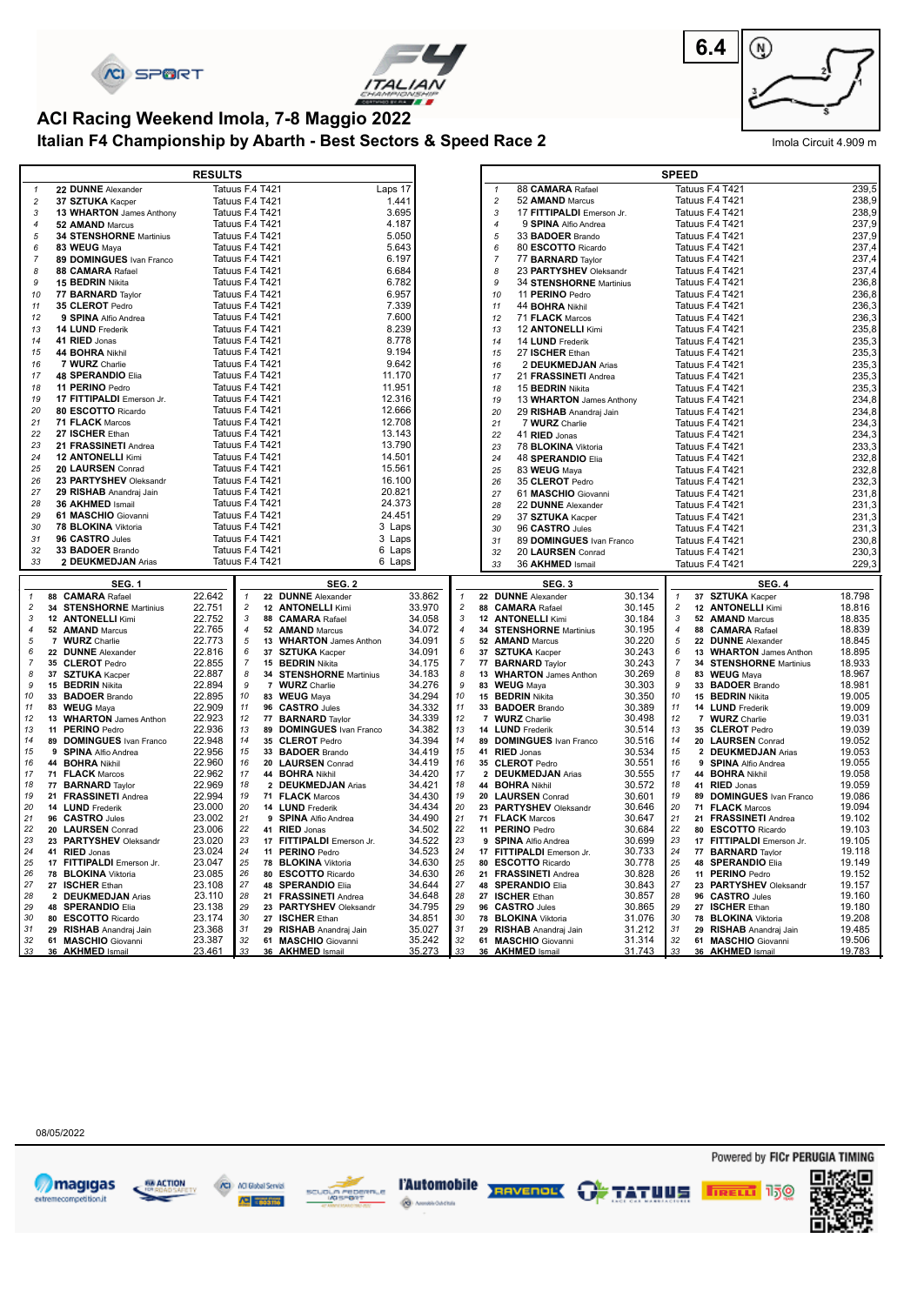|                            |                       | <b><i>KI SPORT</i></b> |                                                                                                                |                  |                        |                |                                     |                             |                  |                    |                                  | 6.5              | ⋓                    |                |                                     |
|----------------------------|-----------------------|------------------------|----------------------------------------------------------------------------------------------------------------|------------------|------------------------|----------------|-------------------------------------|-----------------------------|------------------|--------------------|----------------------------------|------------------|----------------------|----------------|-------------------------------------|
|                            |                       |                        | ACI Racing Weekend Imola, 7-8 Maggio 2022<br>Italian F4 Championship by Abarth - Chronological Analysis Race 2 |                  |                        |                |                                     |                             |                  |                    |                                  |                  |                      |                |                                     |
|                            | Start at 10:34'14.607 |                        |                                                                                                                |                  |                        |                |                                     |                             |                  |                    |                                  |                  |                      |                | Imola Circuit 4.909 m<br>1/6        |
| $1^{\circ}$                |                       |                        | 12 K. ANTONELLI (1'45.739)                                                                                     |                  |                        |                |                                     | $\overline{c}$              | 23.720           | 35.530             | 31.383                           | 19.089           | 1'49.722             | 236,8          | 10:37'59.721                        |
| Lap                        | Seg.1                 | Seg.2                  | Seg.3                                                                                                          | Seg.4            | Lap Time               | km/h           | Local Time                          | 3                           | 23.281           | 35.466             | 30.762                           | 19.630           | 1'49.139             | 231,3          | 10:39'48.860                        |
| $\mathbf{1}$               |                       | 36.269                 | 31.556                                                                                                         | 19.331           | 1'55.863               | 186,9          | 10:36'10.470                        | 4<br>5                      | 22.930<br>22.848 | 34.867<br>35.023   | 30.763<br>30.404                 | 18.937<br>19.067 | 1'47.497<br>1'47.342 | 235,8<br>233,8 | 10:41'36.357<br>10:43'23.699        |
| $\overline{2}$<br>3        | 26.739<br>38.596      | 36.831<br>34.769       | 32.238<br>30.805                                                                                               | 53.848<br>18.950 | 2'29.656P<br>2'03.120P | 230,3<br>166,4 | 10:38'40.126<br>10:40'43.246        | 6                           | 22.751           | 34.198             | 30.275                           | 18.986           | 1'46.210             | 236,8          | 10:45'09.909                        |
| 4                          | 22.937                | 34.209                 | 30.480                                                                                                         | 18.962           | 1'46.588               | 224,1          | 10:42'29.834                        | $\overline{7}$              | 22.843           | 34.183             | 30.195                           | 18.979           | 1'46.200             | 231,3          | 10:46'56.109                        |
| 5                          | 22.957                | 34.082                 | 30.391                                                                                                         | 18.934           | 1'46.364               | 226,9          | 10:44'16.198                        | 8                           | 22.803           | 34.473             | 30.314                           | 18.978           | 1'46.568             | 234,3          | 10:48'42.677                        |
| 6                          | 23.012                | 33.997                 | 30.244                                                                                                         | 18.915           | 1'46.168               | 225,5          | 10:46'02.366                        | 9<br>10                     | 23.121<br>22.973 | 34.262<br>34.283   | 30.269<br>30.274                 | 18.961<br>18.933 | 1'46.613<br>1'46.463 | 233,8<br>231,3 | 10:50'29.290<br>10:52'15.753        |
| $\overline{7}$<br>8        | 22.827<br>22.841      | 34.064<br>33.970       | 30.232<br>30.381                                                                                               | 18.893<br>19.666 | 1'46.016<br>1'46.858   | 226,9<br>228,3 | 10:47'48.382<br>10:49'35.240        | 11                          | 22.963           | 34.969             | 31.013                           | 19.124           | 1'48.069             | 235,3          | 10:54'03.822                        |
| 9                          | 22.912                | 34.064                 | 30.184                                                                                                         | 18.842           | 1'46.002               | 226,4          | 10:51'21.242                        | 12                          | 22.945           | 34.271             | 30.273                           | 18.945           | 1'46.434             | 229,3          | 10:55'50.256                        |
| 10                         | 22.752                | 33.987                 | 30.184                                                                                                         | 18.816           | 1'45.739               | 231,8          | 10:53'06.981                        | 13                          | 22.916           | 34.289             | 31.547                           | 20.647           | 1'49.399             | 229,8          | 10:57'39.655                        |
| 11<br>12                   | 23.245                | 34.030                 | 30.238                                                                                                         | 18.865           | 1'46.378<br>1'48.245   | 230,3<br>230,3 | 10:54'53.359<br>10:56'41.604        | 14<br>15                    | 29.440<br>39.474 | 1'07.698<br>51.024 | 57.138<br>47.628                 | 33.137<br>26.725 | 3'07.413<br>2'44.851 | 224,1<br>113,0 | 11:00'47.068<br>11:03'31.919        |
| 13                         | 22.913<br>23.285      | 34.103<br>36.013       | 30.939<br>32.813                                                                                               | 20.290<br>20.859 | 1'52.970               | 230,3          | 10:58'34.574                        | 16                          | 24.171           | 34.995             | 30.916                           | 19.248           | 1'49.330             | 229,8          | 11:05'21.249                        |
| 14                         | 23.911                | 36.571                 | 56.430                                                                                                         | 33.981           | 2'30.893               | 222,7          | 11:01'05.467                        | 17                          | 23.527           | 35.216             | 30.627                           | 19.080           | 1'48.450             | 231,3          | 11:07'09.699                        |
| 15                         | 38.145                | 50.756                 | 45.644                                                                                                         | 22.180           | 2'36.725               | 144,4          | 11:03'42.192                        |                             |                  |                    |                                  |                  |                      |                | Race Time 32'55.092                 |
| 16                         | 24.257                | 35.302                 | 30.681                                                                                                         | 18.963           | 1'49.203               | 235,8          | 11:05'31.395                        | $5^{\circ}$                 |                  |                    | 37 K. SZTUKA (1'46.280)          |                  |                      |                |                                     |
| 17                         | 22.891                | 34.161                 | 31.032                                                                                                         | 19.671           | 1'47.755               | 230,3          | 11:07'19.150<br>Race Time 33'04.543 | Lap<br>$\mathbf{1}$         | Seg.1            | Seg.2<br>35.620    | Seg.3<br>31.336                  | Seg.4<br>19.377  | Lap Time<br>1'52.728 | km/h<br>173,4  | Local Time<br>10:36'07.335          |
| $2^{\circ}$                |                       |                        | 22 A. DUNNE (1'45.771)                                                                                         |                  |                        |                |                                     | $\mathbf 2$                 | 23.492           | 34.452             | 30.876                           | 19.105           | 1'47.925             | 225,9          | 10:37'55.260                        |
| Lap                        | Seg.1                 | Seg.2                  | Seg.3                                                                                                          | Seg.4            | Lap Time               | km/h           | Local Time                          | $\ensuremath{\mathsf{3}}$   | 23.168           | 34.272             | 30.595                           | 18.951           | 1'46.986             | 226,4          | 10:39'42.246                        |
| $\mathbf{1}$               |                       | 35.393                 | 30.994                                                                                                         | 19.510           | 1'52.964               | 176,5          | 10:36'07.571                        | $\overline{4}$              | 23.004           | 34.240             | 30.433                           | 18.798           | 1'46.475             | 228,3          | 10:41'28.721                        |
| $\overline{2}$             | 22.934                | 34.131                 | 30.602                                                                                                         | 18.914           | 1'46.581               | 231,3          | 10:37'54.152                        | 5                           | 22.887           | 34.297             | 30.467                           | 18.997           | 1'46.648             | 231,3          | 10:43'15.369                        |
| 3                          | 22.926                | 34.015                 | 30.609                                                                                                         | 18.856           | 1'46.406               | 227,4          | 10:39'40.558                        | 6<br>$\overline{7}$         | 23.042<br>22.991 | 34.109<br>34.119   | 30.408<br>30.468                 | 18.968<br>18.947 | 1'46.527<br>1'46.525 | 229,8<br>227,4 | 10:45'01.896<br>10:46'48.421        |
| $\overline{4}$<br>5        | 22.816<br>22.923      | 33.971<br>33.952       | 30.526<br>30.209                                                                                               | 18.845<br>18.914 | 1'46.158<br>1'45.998   | 228,8<br>225,9 | 10:41'26.716<br>10:43'12.714        | 8                           | 23.001           | 34.091             | 30.474                           | 18.924           | 1'46.490             | 226,4          | 10:48'34.911                        |
| 6                          | 22.887                | 33.875                 | 30.207                                                                                                         | 18.881           | 1'45.850               | 226,9          | 10:44'58.564                        | 9                           | 22.994           | 34.171             | 30.251                           | 18.977           | 1'46.393             | 225,0          | 10:50'21.304                        |
| $\overline{7}$             | 22.832                | 33.891                 | 30.170                                                                                                         | 18.878           | 1'45.771               | 226,4          | 10:46'44.335                        | 10                          | 22.998           | 34.122             | 30.243                           | 18.917           | 1'46.280             | 226,4          | 10:52'07.584                        |
| 8                          | 22.854                | 33.862                 | 30.241                                                                                                         | 18.885           | 1'45.842               | 225,5          | 10:48'30.177                        | 11<br>12                    | 23.005<br>22.969 | 34.187<br>34.280   | 30.294<br>30.385                 | 18.910<br>18.891 | 1'46.396<br>1'46.525 | 226,9<br>226,9 | 10:53'53.980<br>10:55'40.505        |
| 9<br>10                    | 22.910<br>22.926      | 33.996<br>33.900       | 30.134<br>30.400                                                                                               | 18.885<br>18.925 | 1'45.925<br>1'46.151   | 225,9<br>226,4 | 10:50'16.102<br>10:52'02.253        | 13                          | 22.992           | 34.261             | 30.646                           | 22.320           | 1'50.219             | 225,9          | 10:57'30.724                        |
| 11                         | 22.918                | 34.009                 | 30.317                                                                                                         | 18.852           | 1'46.096               | 226,9          | 10:53'48.349                        | 14                          | 36.165           | 1'08.056           | 56.984                           | 33.492           | 3'14.697             | 197,1          | 11:00'45.421                        |
| 12                         | 22.977                | 34.402                 | 30.653                                                                                                         | 18.943           | 1'46.975               | 225,5          | 10:55'35.324                        | 15                          | 39.242           | 51.215             | 47.531                           | 27.609           | 2'45.597             | 123,0          | 11:03'31.018                        |
| 13                         | 23.080                | 34.272                 | 30.495                                                                                                         | 23.108           | 1'50.955               | 226,4          | 10:57'26.279                        | 16                          | 23.494           | 35.233             | 30.606                           | 19.004           | 1'48.337             | 229,3          | 11:05'19.355                        |
| 14                         | 39.939                | 1'08.170               | 56.934                                                                                                         | 33.221           | 3'18.264               | 197,4          | 11:00'44.543                        | 17                          | 23.030           | 34.377             | 30.299                           | 19.029           | 1'46.735             | 228,8          | 11:07'06.090<br>Race Time 32'51.483 |
| 15<br>16                   | 39.336<br>23.676      | 51.436<br>34.866       | 47.576<br>30.329                                                                                               | 27.835<br>18.932 | 2'46.183<br>1'47.803   | 121,6<br>224,5 | 11:03'30.726<br>11:05'18.529        | $6^{\circ}$                 |                  |                    |                                  |                  |                      |                |                                     |
| 17                         | 22.957                | 34.069                 | 30.230                                                                                                         | 18.864           | 1'46.120               | 225,9          | 11:07'04.649                        | Lap                         | Seg.1            | Seg.2              | 88 R. CAMARA (1'46.365)<br>Seg.3 | Seg.4            | Lap Time             | km/h           | Local Time                          |
|                            |                       |                        |                                                                                                                |                  |                        |                | Race Time 32'50.042                 | $\mathbf{1}$                |                  | 37.189             | 32.644                           | 19.934           | 2'01.710             | 194,6          | 10:36'16.317                        |
| $3^{\circ}$                |                       |                        | 52 M. AMAND (1'46.142)                                                                                         |                  |                        |                |                                     | $\boldsymbol{2}$            | 23.455           | 35.063             | 31.883                           | 19.354           | 1'49.755             | 230,3          | 10:38'06.072                        |
| Lap                        | Seg.1                 | Seg.2                  | Seg.3                                                                                                          | Seg.4            | Lap Time               | km/h           | Local Time                          | $\ensuremath{\mathsf{3}}$   | 22.954           | 34.168             | 30.885                           | 19.028           | 1'47.035             | 228,8          | 10:39'53.107                        |
| $\mathbf{1}$<br>$\sqrt{2}$ | 24.476                | 36.814<br>34.852       | 31.847<br>31.086                                                                                               | 19.762<br>18.959 | 1'57.291<br>1'49.373   | 183,4<br>238,9 | 10:36'11.898<br>10:38'01.271        | 4<br>5                      | 22.817<br>22.875 | 34.409<br>34.780   | 31.035<br>30.901                 | 19.071<br>19.533 | 1'47.332<br>1'48.089 | 233,3<br>239,5 | 10:41'40.439<br>10:43'28.528        |
| $\mathbf{3}$               | 23.071                | 35.101                 | 30.764                                                                                                         | 19.015           | 1'47.951               | 238,4          | 10:39'49.222                        | 6                           | 22.955           | 34.665             | 31.093                           | 19.336           | 1'48.049             | 233,3          | 10:45'16.577                        |
| $\overline{4}$             | 23.173                | 34.630                 | 30.984                                                                                                         | 18.926           | 1'47.713               | 232,3          | 10:41'36.935                        | $\overline{7}$              | 22.961           | 34.189             | 30.302                           | 18.913           | 1'46.365             | 229,3          | 10:47'02.942                        |
| 5                          | 23.029                | 34.640                 | 30.494                                                                                                         | 18.835           | 1'46.998               | 232,8          | 10:43'23.933                        | 8<br>9                      | 22.642<br>23.010 | 34.162<br>34.232   | 30.751<br>30.473                 | 19.080<br>19.275 | 1'46.635<br>1'46.990 | 233,3<br>231,3 | 10:48'49.577<br>10:50'36.567        |
| 6<br>$\overline{7}$        | 23.247<br>22.895      | 34.709<br>34.170       | 30.764<br>30.520                                                                                               | 19.104<br>18.907 | 1'47.824<br>1'46.492   | 238,9<br>229,8 | 10:45'11.757<br>10:46'58.249        | 10                          | 23.038           | 34.114             | 30.281                           | 19.185           | 1'46.618             | 234,8          | 10:52'23.185                        |
| 8                          | 22.765                | 34.141                 | 30.374                                                                                                         | 18.862           | 1'46.142               | 230,8          | 10:48'44.391                        | 11                          | 23.454           | 34.189             | 30.145                           | 18.839           | 1'46.627             | 227,8          | 10:54'09.812                        |
| 9                          | 22.787                | 34.284                 | 30.890                                                                                                         | 19.606           | 1'47.567               | 230,3          | 10:50'31.958                        | 12                          | 22.814           | 34.455             | 30.318                           | 18.898           | 1'46.485             | 232,8          | 10:55'56.297                        |
| 10                         | 22.882                | 34.072                 | 30.220                                                                                                         | 19.079           | 1'46.253               | 229,8          | 10:52'18.211                        | 13                          | 22.835           | 34.058             | 32.057                           | 21.500           | 1'50.450             | 227,8          | 10:57'46.747                        |
| 11                         | 22.874<br>23.435      | 34.123<br>34.553       | 30.344<br>30.566                                                                                               | 18.864<br>19.081 | 1'46.205<br>1'47.635   | 229,3<br>233,3 | 10:54'04.416<br>10:55'52.051        | 14<br>15                    | 27.087<br>40.037 | 1'06.096<br>50.814 | 57.666<br>48.292                 | 32.370<br>24.162 | 3'03.219<br>2'43.305 | 217,3<br>106,0 | 11:00'49.966<br>11:03'33.271        |
| 12<br>13                   | 22.806                | 34.188                 | 31.712                                                                                                         | 20.546           | 1'49.252               | 229,3          | 10:57'41.303                        | 16                          | 23.450           | 35.906             | 30.820                           | 19.232           | 1'49.408             | 232,3          | 11:05'22.679                        |
| 14                         | 29.050                | 1'07.034               | 57.079                                                                                                         | 33.202           | 3'06.365               | 226,9          | 11:00'47.668                        | 17                          | 22.937           | 35.285             | 30.917                           | 19.515           | 1'48.654             | 234,3          | 11:07'11.333                        |
| 15                         | 39.528                | 50.968                 | 47.656                                                                                                         | 26.256           | 2'44.408               | 125,3          | 11:03'32.076                        |                             |                  |                    |                                  |                  |                      |                | Race Time 32'56.726                 |
| 16                         | 23.458                | 34.759                 | 30.961                                                                                                         | 19.463           | 1'48.641               | 235,8          | 11:05'20.717                        | $7^\circ$                   |                  |                    | 13 J. WHARTON (1'46.385)         |                  |                      |                |                                     |
| 17                         | 23.445                | 35.263                 | 30.363                                                                                                         | 19.048           | 1'48.119               | 227,8          | 11:07'08.836<br>Race Time 32'54.229 | Lap                         | Seg.1            | Seg.2              | Seg.3                            | Seg.4            | Lap Time             | km/h           | Local Time                          |
| 4°                         |                       |                        | 34 M. STENSHORNE (1'46.200)                                                                                    |                  |                        |                |                                     | $\mathbf{1}$<br>$\mathbf 2$ | 24.060           | 35.908<br>34.666   | 31.320<br>30.437                 | 19.296<br>19.349 | 1'53.911<br>1'48.512 | 180,3<br>234,8 | 10:36'08.518<br>10:37'57.030        |
| Lap                        | Seg.1                 | Seg.2                  | Seg.3                                                                                                          | Seg.4            | Lap Time               | km/h           | Local Time                          | $\ensuremath{\mathsf{3}}$   | 23.411           | 34.418             | 30.632                           | 19.008           | 1'47.469             | 232,3          | 10:39'44.499                        |
| $\mathbf{1}$               |                       | 35.756                 | 31.514                                                                                                         | 19.537           | 1'55.392               | 183,4          | 10:36'09.999                        | 4                           | 22.943           | 34.272             | 30.529                           | 18.956           | 1'46.700             | 228,8          | 10:41'31.199                        |
|                            | 08/05/2022            |                        | $P =$ Pits In/Out - C = Lap Time Cancelled                                                                     |                  |                        |                |                                     |                             |                  |                    |                                  |                  |                      |                | Powered by FICr PERUGIA TIMING      |
|                            |                       |                        |                                                                                                                |                  |                        |                |                                     |                             |                  |                    |                                  |                  |                      |                |                                     |









**Experience PAutomobile Engyment OF TATULE FIRELL** 150

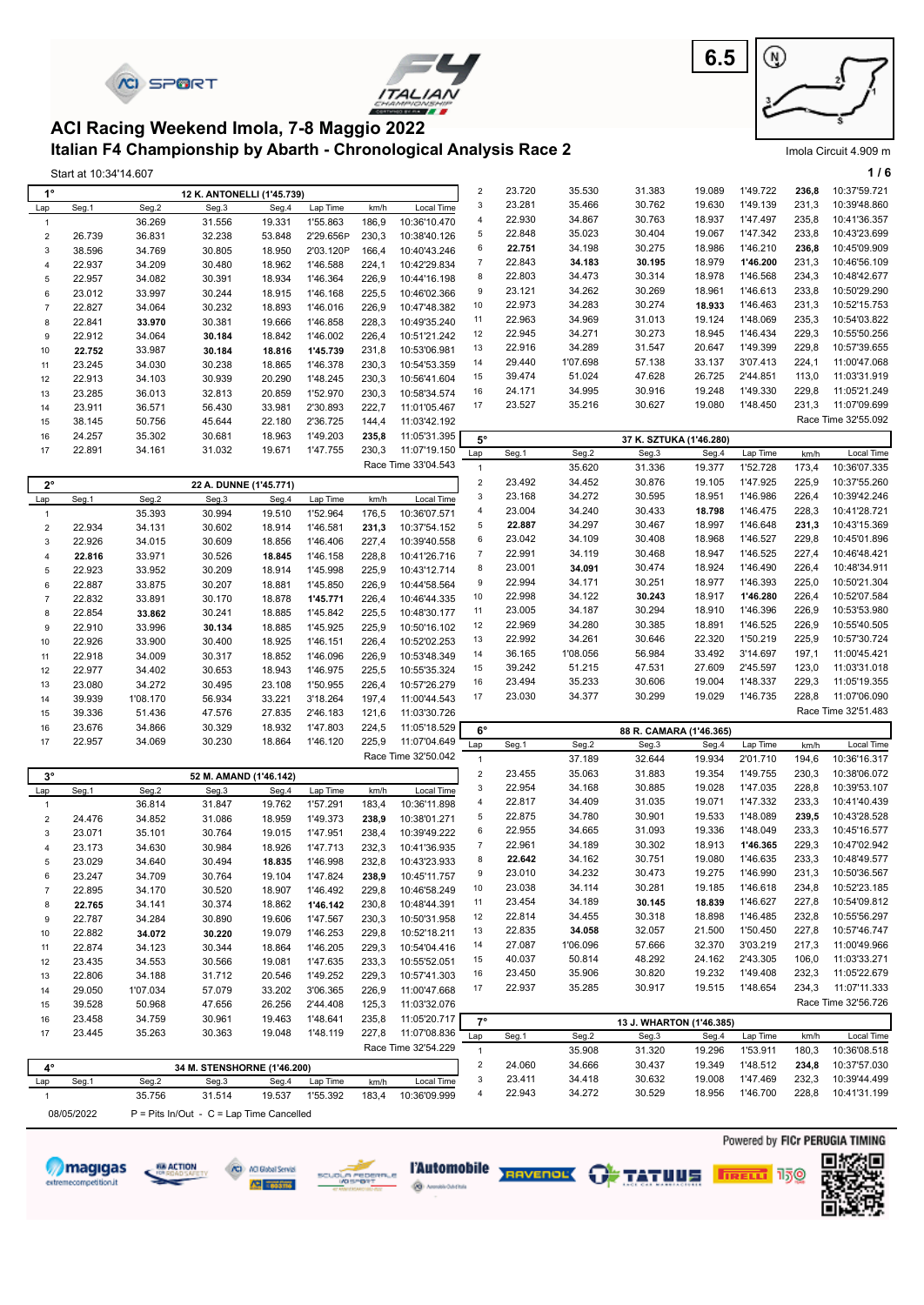|                            |                       | <b><i>KI SPORT</i></b> |                                                                   |                  |                      |                |                              |                                               |                  |                  |                               | 6.5              | ⋓                    |                |                                     |
|----------------------------|-----------------------|------------------------|-------------------------------------------------------------------|------------------|----------------------|----------------|------------------------------|-----------------------------------------------|------------------|------------------|-------------------------------|------------------|----------------------|----------------|-------------------------------------|
|                            |                       |                        | ACI Racing Weekend Imola, 7-8 Maggio 2022                         |                  |                      |                |                              |                                               |                  |                  |                               |                  |                      |                |                                     |
|                            |                       |                        | Italian F4 Championship by Abarth - Chronological Analysis Race 2 |                  |                      |                |                              |                                               |                  |                  |                               |                  |                      |                | Imola Circuit 4.909 m               |
|                            | Start at 10:34'14.607 |                        |                                                                   |                  |                      |                |                              |                                               |                  |                  |                               |                  |                      |                | 216                                 |
| 5                          | 23.012                | 34.091                 | 30.440                                                            | 18.895           | 1'46.438             | 226,4          | 10:43'17.637                 | 8                                             | 22.969           | 34.835           | 30.348                        | 19.575           | 1'47.727             | 234,3          | 10:48'48.201                        |
| 6                          | 22.977                | 34.256                 | 30.327                                                            | 18.927           | 1'46.487             | 228,3          | 10:45'04.124                 | 9                                             | 23.147           | 34.470           | 30.442                        | 19.120           | 1'47.179             | 227,8          | 10:50'35.380                        |
| $\overline{7}$             | 22.923                | 34.098                 | 30.359                                                            | 19.049           | 1'46.429             | 224,5          | 10:46'50.553                 | 10                                            | 23.053           | 34.342           | 30.243                        | 19.265           | 1'46.903             | 228,8          | 10:52'22.283                        |
| 8<br>9                     | 23.483<br>22.982      | 34.456<br>34.277       | 30.427<br>30.385                                                  | 19.094<br>18.999 | 1'47.460<br>1'46.643 | 230,3<br>225,5 | 10:48'38.013<br>10:50'24.656 | 11<br>12                                      | 23.063<br>23.010 | 34.383<br>34.339 | 30.399<br>30.340              | 19.231<br>19.220 | 1'47.076<br>1'46.909 | 227,8<br>227,4 | 10:54'09.359<br>10:55'56.268        |
| 10                         | 23.030                | 34.230                 | 30.305                                                            | 19.090           | 1'46.655             | 228,3          | 10:52'11.311                 | 13                                            | 23.205           | 34.649           | 32.890                        | 21.712           | 1'52.456             | 226,9          | 10:57'48.724                        |
| 11                         | 22.992                | 34.152                 | 30.269                                                            | 18.972           | 1'46.385             | 223,6          | 10:53'57.696                 | 14                                            | 26.240           | 1'05.655         | 57.959                        | 32.173           | 3'02.027             | 221,8          | 11:00'50.751                        |
| 12                         | 22.963                | 34.193                 | 30.387                                                            | 19.006           | 1'46.549             | 226,9          | 10:55'44.245                 | 15                                            | 39.637           | 51.095           | 48.261                        | 24.136           | 2'43.129             | 100,6          | 11:03'33.880                        |
| 13                         | 23.052                | 34.259                 | 32.795                                                            | 20.291           | 1'50.397             | 225,5          | 10:57'34.642                 | 16                                            | 23.368           | 35.580           | 31.098                        | 19.236           | 1'49.282             | 228,3          | 11:05'23.162                        |
| 14<br>15                   | 33.041<br>39.380      | 1'07.904<br>51.203     | 57.033<br>47.333                                                  | 33.290<br>27.377 | 3'11.268<br>2'45.293 | 225,5<br>122,7 | 11:00'45.910<br>11:03'31.203 | 17                                            | 23.199           | 35.312           | 30.557                        | 19.376           | 1'48.444             | 234,3          | 11:07'11.606<br>Race Time 32'56.999 |
| 16                         | 23.553                | 35.332                 | 31.140                                                            | 19.335           | 1'49.360             | 230,3          | 11:05'20.563                 |                                               |                  |                  |                               |                  |                      |                |                                     |
| 17                         | 23.494                | 34.860                 | 30.378                                                            | 19.049           | 1'47.781             | 228,3          | 11:07'08.344                 | $11^{\circ}$<br>Lap                           | Seg.1            | Seg.2            | 7 C. WURZ (1'46.959)<br>Seg.3 | Seg.4            | Lap Time             | km/h           | Local Time                          |
|                            |                       |                        |                                                                   |                  |                      |                | Race Time 32'53.737          | $\mathbf{1}$                                  |                  | 37.279           | 33.889                        | 19.841           | 2'02.863             | 201,1          | 10:36'17.470                        |
| $8^{\circ}$                |                       |                        | 83 M. WEUG (1'46.627)                                             |                  |                      |                |                              | $\sqrt{2}$                                    | 24.250           | 34.741           | 31.591                        | 19.825           | 1'50.407             | 234,3          | 10:38'07.877                        |
| Lap                        | Seg.1                 | Seg.2                  | Seg.3                                                             | Seg.4            | Lap Time             | km/h           | Local Time                   | 3                                             | 23.245           | 34.946           | 31.130                        | 19.310           | 1'48.631             | 230,8          | 10:39'56.508                        |
| $\mathbf{1}$<br>$\sqrt{2}$ | 23.668                | 35.842<br>34.725       | 31.181<br>30.822                                                  | 19.445<br>19.444 | 1'53.527<br>1'48.659 | 167,4<br>226,9 | 10:36'08.134<br>10:37'56.793 | 4<br>5                                        | 22.927           | 34.416<br>34.562 | 30.498<br>30.691              | 19.118           | 1'46.959<br>1'47.057 | 230,8<br>232,3 | 10:41'43.467<br>10:43'30.524        |
| $\mathsf 3$                | 23.409                | 34.383                 | 30.624                                                            | 19.200           | 1'47.616             | 225,9          | 10:39'44.409                 | 6                                             | 22.773<br>22.941 | 35.893           | 30.652                        | 19.031<br>19.120 | 1'48.606             | 232,8          | 10:45'19.130                        |
| $\overline{4}$             | 23.411                | 34.533                 | 30.654                                                            | 19.128           | 1'47.726             | 224,5          | 10:41'32.135                 | $\overline{7}$                                | 24.985           | 35.543           | 31.417                        | 19.532           | 1'51.477             | 230,8          | 10:47'10.607                        |
| 5                          | 22.962                | 34.424                 | 30.446                                                            | 18.967           | 1'46.799             | 229,8          | 10:43'18.934                 | 8                                             | 23.338           | 35.196           | 31.232                        | 19.376           | 1'49.142             | 229,8          | 10:48'59.749                        |
| 6                          | 22.909                | 34.348                 | 30.303                                                            | 19.067           | 1'46.627             | 227,4          | 10:45'05.561                 | 9                                             | 23.456           | 35.363           | 30.576                        | 19.154           | 1'48.549             | 227,4          | 10:50'48.298                        |
| $\overline{7}$<br>8        | 22.963<br>22.958      | 34.294<br>34.403       | 30.438<br>30.369                                                  | 19.053<br>19.036 | 1'46.748<br>1'46.766 | 226,9<br>227,4 | 10:46'52.309<br>10:48'39.075 | 10<br>11                                      | 22.940<br>23.085 | 34.496<br>34.614 | 30.593<br>30.554              | 19.176<br>19.086 | 1'47.205<br>1'47.339 | 227,4<br>229,3 | 10:52'35.503<br>10:54'22.842        |
| 9                          | 22.909                | 34.719                 | 31.214                                                            | 19.483           | 1'48.325             | 228,3          | 10:50'27.400                 | 12                                            | 22.915           | 34.276           | 30.705                        | 19.521           | 1'47.417             | 228,3          | 10:56'10.259                        |
| 10                         | 23.231                | 34.513                 | 30.433                                                            | 19.174           | 1'47.351             | 232,8          | 10:52'14.751                 | 13                                            | 22.987           | 34.796           | 32.879                        | 20.008           | 1'50.670             | 230,3          | 10:58'00.929                        |
| 11                         | 23.045                | 34.351                 | 30.351                                                            | 19.081           | 1'46.828             | 225,9          | 10:54'01.579                 | 14                                            | 24.494           | 1'00.647         | 57.698                        | 33.550           | 2'56.389             | 193,9          | 11:00'57.318                        |
| 12                         | 23.066                | 34.444                 | 30.391                                                            | 19.138           | 1'47.039             | 226,4          | 10:55'48.618                 | 15                                            | 38.647           | 50.011           | 47.936                        | 23.331           | 2'39.925             | 93,7           | 11:03'37.243                        |
| 13<br>14                   | 23.039<br>31.273      | 34.395<br>1'07.878     | 30.823<br>57.186                                                  | 20.209<br>32.826 | 1'48.466<br>3'09.163 | 225,0<br>225,0 | 10:57'37.084<br>11:00'46.247 | 16<br>17                                      | 23.014<br>22.964 | 35.186<br>35.165 | 31.594<br>30.699              | 19.341<br>19.085 | 1'49.135<br>1'47.913 | 228,8<br>231,3 | 11:05'26.378<br>11:07'14.291        |
| 15                         | 39.508                | 51.229                 | 47.401                                                            | 27.340           | 2'45.478             | 113,3          | 11:03'31.725                 |                                               |                  |                  |                               |                  |                      |                | Race Time 32'59.684                 |
| 16                         | 24.096                | 34.936                 | 30.981                                                            | 19.421           | 1'49.434             | 226,4          | 11:05'21.159                 | $12^{\circ}$                                  |                  |                  | 44 N. BOHRA (1'47.047)        |                  |                      |                |                                     |
| 17                         | 23.775                | 35.253                 | 30.761                                                            | 19.344           | 1'49.133             | 229,3          | 11:07'10.292                 | Lap                                           | Seg.1            | Seg.2            | Seg.3                         | Seg.4            | Lap Time             | km/h           | Local Time                          |
|                            |                       |                        |                                                                   |                  |                      |                | Race Time 32'55.685          | $\mathbf{1}$                                  |                  | 37.042           | 33.649                        | 19.428           | 2'02.375             | 206,5          | 10:36'16.982                        |
| $9^{\circ}$                |                       |                        | 15 N. BEDRIN (1'46.667)                                           |                  |                      |                |                              | $\overline{2}$                                | 25.074           | 35.542           | 30.851                        | 19.770           | 1'51.237             | 236,3          | 10:38'08.219                        |
| Lap<br>$\mathbf{1}$        | Seg.1                 | Seg.2<br>36.234        | Seg.3<br>31.744                                                   | Seg.4<br>19.573  | Lap Time<br>1'56.576 | km/h<br>188,5  | Local Time<br>10:36'11.183   | 3<br>$\overline{4}$                           | 23.436<br>22.996 | 35.465<br>35.125 | 31.224<br>31.036              | 19.066<br>19.160 | 1'49.191<br>1'48.317 | 233,8<br>233,8 | 10:39'57.410<br>10:41'45.727        |
| 2                          | 23.342                | 34.840                 | 31.431                                                            | 19.389           | 1'49.002             | 232,3          | 10:38'00.185                 | 5                                             | 22.966           | 34.563           | 30.774                        | 19.144           | 1'47.447             | 229,3          | 10:43'33.174                        |
| 3                          | 23.149                | 35.323                 | 30.662                                                            | 19.343           | 1'48.477             | 231,3          | 10:39'48.662                 | 6                                             | 22.969           | 34.481           | 30.771                        | 19.138           | 1'47.359             | 230,3          | 10:45'20.533                        |
| $\overline{4}$             | 23.017                | 35.084                 | 30.949                                                            | 19.142           | 1'48.192             | 231,8          | 10:41'36.854                 | $\boldsymbol{7}$                              | 23.027           | 35.641           | 31.618                        | 19.224           | 1'49.510             | 230,8          | 10:47'10.043                        |
| 5                          | 23.325                | 34.763                 | 30.973                                                            | 19.397           | 1'48.458             | 227,8          | 10:43'25.312                 | 8                                             | 23.233           | 34.660           | 30.666                        | 19.058           | 1'47.617             | 234,8          | 10:48'57.660                        |
| 6<br>$\boldsymbol{7}$      | 22.914<br>22.939      | 34.269<br>34.576       | 30.558<br>30.513                                                  | 19.527<br>19.247 | 1'47.268<br>1'47.275 | 229,3<br>231,3 | 10:45'12.580<br>10:46'59.855 | 9<br>10                                       | 22.960<br>23.053 | 34.420<br>34.467 | 30.572<br>30.613              | 19.095<br>19.142 | 1'47.047<br>1'47.275 | 227,8<br>228,8 | 10:50'44.707<br>10:52'31.982        |
| 8                          | 22.944                | 34.275                 | 30.423                                                            | 19.025           | 1'46.667             | 228,3          | 10:48'46.522                 | 11                                            | 23.048           | 34.644           | 30.620                        | 19.066           | 1'47.378             | 228,3          | 10:54'19.360                        |
| 9                          | 22.961                | 34.175                 | 30.350                                                            | 19.207           | 1'46.693             | 226,9          | 10:50'33.215                 | 12                                            | 23.459           | 35.948           | 30.847                        | 19.881           | 1'50.135             | 229,8          | 10:56'09.495                        |
| 10                         | 22.928                | 34.265                 | 30.438                                                            | 19.482           | 1'47.113             | 228,3          | 10:52'20.328                 | 13                                            | 23.146           | 34.876           | 32.525                        | 19.954           | 1'50.501             | 226,9          | 10:57'59.996                        |
| 11                         | 22.987                | 34.227                 | 30.402                                                            | 19.076           | 1'46.692             | 226,9          | 10:54'07.020                 | 14                                            | 24.835           | 59.810           | 58.287                        | 33.637           | 2'56.569             | 194,9          | 11:00'56.565                        |
| 12<br>13                   | 22.894<br>22.904      | 34.434<br>34.631       | 30.530<br>33.210                                                  | 19.005<br>21.792 | 1'46.863<br>1'52.537 | 228,3<br>229,3 | 10:55'53.883<br>10:57'46.420 | 15<br>16                                      | 38.786<br>23.109 | 49.599<br>35.377 | 48.189<br>31.166              | 23.442<br>19.133 | 2'40.016<br>1'48.785 | 97,9<br>230,8  | 11:03'36.581<br>11:05'25.366        |
| 14                         | 26.948                | 1'05.939               | 57.587                                                            | 32.797           | 3'03.271             | 221,3          | 11:00'49.691                 | 17                                            | 23.448           | 35.053           | 30.881                        | 19.095           | 1'48.477             | 231,8          | 11:07'13.843                        |
| 15                         | 39.708                | 50.891                 | 48.011                                                            | 24.526           | 2'43.136             | 100,9          | 11:03'32.827                 |                                               |                  |                  |                               |                  |                      |                | Race Time 32'59.236                 |
| 16                         | 23.765                | 35.535                 | 30.600                                                            | 19.309           | 1'49.209             | 235,3          | 11:05'22.036                 | $13^\circ$                                    |                  |                  | 14 F. LUND (1'47.058)         |                  |                      |                |                                     |
| 17                         | 23.090                | 35.574                 | 30.879                                                            | 19.852           | 1'49.395             | 230,8          | 11:07'11.431                 | Lap                                           | Seg.1            | Seg.2            | Seg.3                         | Seg.4            | Lap Time             | km/h           | Local Time                          |
|                            |                       |                        |                                                                   |                  |                      |                | Race Time 32'56.824          | $\mathbf{1}$                                  |                  | 36.347           | 31.332                        | 19.369           | 1'53.788             | 166,9          | 10:36'08.395                        |
| $10^{\circ}$<br>Lap        | Seg.1                 | Seg.2                  | 77 T. BARNARD (1'46.903)<br>Seg.3                                 | Seg.4            | Lap Time             | km/h           | Local Time                   | $\boldsymbol{2}$<br>$\ensuremath{\mathsf{3}}$ | 24.297<br>23.417 | 35.285<br>34.807 | 31.315<br>30.809              | 19.140<br>19.095 | 1'50.037<br>1'48.128 | 234,3<br>227,4 | 10:37'58.432<br>10:39'46.560        |
| $\mathbf{1}$               |                       | 36.315                 | 31.777                                                            | 19.914           | 1'57.198             | 188,2          | 10:36'11.805                 | 4                                             | 23.073           | 34.611           | 30.619                        | 19.120           | 1'47.423             | 230,3          | 10:41'33.983                        |
| $\boldsymbol{2}$           | 23.465                | 34.775                 | 31.112                                                            | 19.256           | 1'48.608             | 237,4          | 10:38'00.413                 | 5                                             | 23.137           | 34.632           | 30.606                        | 19.036           | 1'47.411             | 228,8          | 10:43'21.394                        |
| 3                          | 23.165                | 35.316                 | 30.825                                                            | 19.453           | 1'48.759             | 236,8          | 10:39'49.172                 | 6                                             | 23.134           | 34.434           | 30.514                        | 19.041           | 1'47.123             | 228,3          | 10:45'08.517                        |
| 4                          | 23.390                | 34.863                 | 30.984                                                            | 19.149           | 1'48.386             | 232,8          | 10:41'37.558                 | $\overline{\mathbf{7}}$                       | 23.020           | 34.453           | 30.576                        | 19.009           | 1'47.058             | 228,8          | 10:46'55.575                        |
| 5<br>6                     | 23.010<br>22.981      | 34.669<br>34.409       | 30.908<br>30.461                                                  | 19.693<br>19.118 | 1'48.280<br>1'46.969 | 234,3<br>232,8 | 10:43'25.838<br>10:45'12.807 | 8<br>9                                        | 23.031<br>23.000 | 35.234<br>34.723 | 30.556<br>31.138              | 19.019<br>19.656 | 1'47.840<br>1'48.517 | 230,3<br>228,8 | 10:48'43.415<br>10:50'31.932        |
| $\overline{7}$             | 23.112                | 34.609                 | 30.561                                                            | 19.385           | 1'47.667             | 237,4          | 10:47'00.474                 | 10                                            | 23.355           | 34.678           | 30.790                        | 22.441           | 1'51.264             | 225,5          | 10:52'23.196                        |
|                            | 08/05/2022            |                        | P = Pits In/Out - C = Lap Time Cancelled                          |                  |                      |                |                              |                                               |                  |                  |                               |                  |                      |                |                                     |











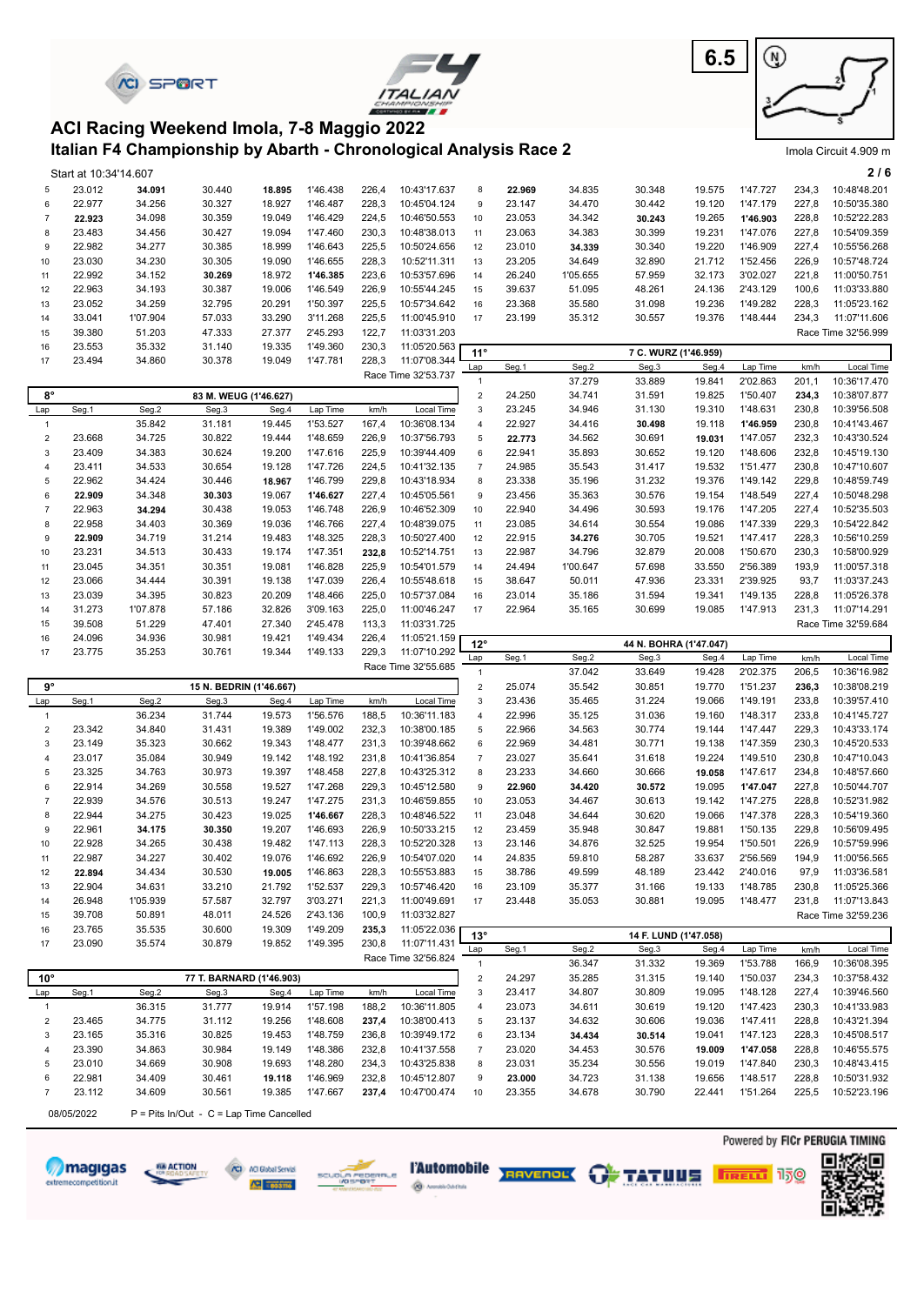

magigas

extremecompetition.it

68 ACTION

/C) //O Global Servizi

**ARE THE R** 





#### **Italian F4 Championship by Abarth - Chronological Analysis Race 2 ACI Racing Weekend Imola, 7-8 Maggio 2022**

|  | Imola Circuit 4.909 m |  |
|--|-----------------------|--|
|  |                       |  |

|                           | Start at 10:34'14.607 |          |                                             |          |           |       |                     |                  |        |          |                         |        |          |       | 3/6                            |
|---------------------------|-----------------------|----------|---------------------------------------------|----------|-----------|-------|---------------------|------------------|--------|----------|-------------------------|--------|----------|-------|--------------------------------|
| 11                        | 23.731                | 34.883   | 30.625                                      | 19.158   | 1'48.397  | 224,1 | 10:54'11.593        | $17^\circ$       |        |          | 35 P. CLEROT (1'47.224) |        |          |       |                                |
| 12                        | 23.234                | 34.750   | 30.931                                      | 19.224   | 1'48.139  | 225,9 | 10:55'59.732        | Lap              | Seg.1  | Seg.2    | Seg.3                   | Seg.4  | Lap Time | km/h  | Local Time                     |
| 13                        | 23.171                | 34.734   | 33.974                                      | 21.622   | 1'53.501  | 225,5 | 10:57'53.233        | $\mathbf{1}$     |        | 35.308   | 31.785                  | 19.960 | 1'53.378 | 169,8 | 10:36'07.985                   |
| 14                        | 25.536                | 1'02.253 | 57.971                                      | 32.625   | 2'58.385  | 208,1 | 11:00'51.618        | $\mathbf 2$      | 23.551 | 34.521   | 31.043                  | 20.300 | 1'49.415 | 229,3 | 10:37'57.400                   |
| 15                        | 39.643                | 50.635   | 48.189                                      | 24.073   | 2'42.540  | 95,0  | 11:03'34.158        | $\mathsf 3$      | 23.496 | 34.648   | 30.799                  | 19.077 | 1'48.020 | 226,4 | 10:39'45.420                   |
| 16                        | 23.319                | 35.553   | 31.361                                      | 20.336   | 1'50.569  | 235,3 | 11:05'24.727        | $\overline{4}$   | 23.003 | 34.458   | 30.643                  | 19.120 | 1'47.224 | 227,4 | 10:41'32.644                   |
| 17                        | 23.528                | 34.783   | 30.599                                      | 19.251   | 1'48.161  | 222,2 | 11:07'12.888        | 5                | 22.855 | 34.674   | 30.820                  | 19.039 | 1'47.388 | 232,3 | 10:43'20.032                   |
|                           |                       |          |                                             |          |           |       | Race Time 32'58.281 | 6                | 23.145 | 34.557   | 30.551                  | 19.218 | 1'47.471 | 227,4 | 10:45'07.503                   |
| $14^\circ$                |                       |          | 20 C. LAURSEN (1'47.195)                    |          |           |       |                     | $\overline{7}$   | 23.326 | 34.394   | 30.577                  | 19.089 | 1'47.386 | 227,8 | 10:46'54.889                   |
| Lap                       | Seg.1                 | Seg.2    | Seg.3                                       | Seg.4    | Lap Time  | km/h  | Local Time          | $\bf 8$          | 23.037 | 34.569   | 30.725                  | 19.076 | 1'47.407 | 227,4 | 10:48'42.296                   |
| $\mathbf{1}$              |                       | 36.027   | 33.086                                      | 1'05.641 | 2'45.660P | 189,8 | 10:37'00.267        | 9                | 23.624 | 34.827   | 30.696                  | 19.044 | 1'48.191 | 224,5 | 10:50'30.487                   |
| $\mathbf 2$               | 38.275                | 34.989   | 31.418                                      | 19.379   | 2'04.061P | 168,0 | 10:39'04.328        | 10               | 23.040 | 34.539   | 31.001                  | 19.608 | 1'48.188 | 228,3 | 10:52'18.675                   |
| $\ensuremath{\mathsf{3}}$ | 23.309                | 34.670   | 30.878                                      | 19.142   | 1'47.999  | 223,6 | 10:40'52.327        | 11               | 23.019 | 34.508   | 30.596                  | 19.195 | 1'47.318 | 227,8 | 10:54'05.993                   |
| 4                         | 23.165                | 34.675   | 30.888                                      | 19.088   | 1'47.816  | 223,6 | 10:42'40.143        | 12               | 23.091 | 34.491   | 30.676                  | 19.097 | 1'47.355 | 228,8 | 10:55'53.348                   |
| 5                         | 23.158                | 34.580   | 30.786                                      | 19.194   | 1'47.718  | 224,1 | 10:44'27.861        | 13               | 23.125 | 34.575   | 32.381                  | 21.162 | 1'51.243 | 226,4 | 10:57'44.591                   |
| 6                         | 23.088                | 34.623   | 30.628                                      | 19.173   | 1'47.512  | 224,5 | 10:46'15.373        | 14               | 27.722 | 1'06.230 | 57.681                  | 32.812 | 3'04.445 | 220,4 | 11:00'49.036                   |
| $\boldsymbol{7}$          | 23.166                | 34.419   | 30.682                                      | 19.075   | 1'47.342  | 225,0 | 10:48'02.715        | 15               | 39.507 | 50.858   | 47.894                  | 25.347 | 2'43.606 | 103,3 | 11:03'32.642                   |
| $\bf8$                    | 23.037                | 34.492   | 30.601                                      | 19.065   | 1'47.195  | 225,5 | 10:49'49.910        | 16               | 23.718 | 36.091   | 30.856                  | 19.309 | 1'49.974 | 231,3 | 11:05'22.616                   |
| 9                         | 23.023                | 34.535   | 30.629                                      | 19.095   | 1'47.282  | 224,5 | 10:51'37.192        | 17               | 23.425 | 35.898   | 30.862                  | 19.187 | 1'49.372 | 229,3 | 11:07'11.988                   |
| 10                        | 23.031                | 34.634   | 30.629                                      | 19.052   | 1'47.346  | 225,0 | 10:53'24.538        |                  |        |          |                         |        |          |       | Race Time 32'57.381            |
| 11                        | 23.092                | 34.456   | 30.663                                      | 19.081   | 1'47.292  | 225,5 | 10:55'11.830        | $18^\circ$       |        |          | 9 A. SPINA (1'47.395)   |        |          |       |                                |
| 12                        | 23.457                | 34.746   | 31.295                                      | 20.108   | 1'49.606  | 225,0 | 10:57'01.436        | Lap              | Seg.1  | Seg.2    | Seg.3                   | Seg.4  | Lap Time | km/h  | Local Time                     |
| 13                        | 24.006                | 36.610   | 34.171                                      | 21.037   | 1'55.824  | 222,7 | 10:58'57.260        | $\mathbf{1}$     |        | 36.414   | 31.805                  | 19.615 | 1'57.818 | 189,5 | 10:36'12.425                   |
| 14                        | 24.725                | 36.848   | 35.856                                      | 34.266   | 2'11.695  | 219,5 | 11:01'08.955        | $\overline{2}$   | 24.323 | 35.449   | 30.983                  | 19.465 | 1'50.220 | 231,8 | 10:38'02.645                   |
| 15                        | 37.628                | 49.478   | 45.818                                      | 20.673   | 2'33.597  | 120,7 | 11:03'42.552        | $\mathbf{3}$     | 23.224 | 34.746   | 31.588                  | 19.406 | 1'48.964 | 230,8 | 10:39'51.609                   |
| 16                        | 23.879                | 35.732   | 31.008                                      | 19.361   | 1'49.980  | 230,3 | 11:05'32.532        | $\overline{4}$   | 23.066 | 34.791   | 31.207                  | 19.146 | 1'48.210 | 235,8 | 10:41'39.819                   |
| 17                        | 23.006                | 34.622   | 30.770                                      | 19.280   | 1'47.678  | 230,3 | 11:07'20.210        | 5                | 23.317 | 34.740   | 30.985                  | 19.886 | 1'48.928 | 232,8 | 10:43'28.747                   |
|                           |                       |          |                                             |          |           |       | Race Time 33'05.603 | 6                | 22.956 | 34.831   | 30.967                  | 19.285 | 1'48.039 | 237,9 | 10:45'16.786                   |
|                           |                       |          |                                             |          |           |       |                     | $\overline{7}$   | 23.612 | 34.530   | 30.699                  | 19.063 | 1'47.904 | 232,3 | 10:47'04.690                   |
| $15^\circ$                | Seg.1                 | Seg.2    | 89 I. DOMINGUES (1'47.211)<br>Seg.3         | Seg.4    | Lap Time  | km/h  | Local Time          | 8                | 23.086 | 34.819   | 30.878                  | 19.107 | 1'47.890 | 228,8 | 10:48'52.580                   |
| Lap<br>$\mathbf{1}$       |                       | 34.713   | 30.921                                      | 19.264   | 1'50.330  | 165,9 | 10:36'04.937        | 9                | 23.080 | 34.498   | 30.762                  | 19.055 | 1'47.395 | 228,8 | 10:50'39.975                   |
| $\boldsymbol{2}$          | 23.462                | 34.599   | 30.516                                      | 19.121   | 1'47.698  | 222,2 | 10:37'52.635        | 10               | 23.137 | 34.966   | 30.808                  | 19.107 | 1'48.018 | 233,8 | 10:52'27.993                   |
| $\ensuremath{\mathsf{3}}$ | 23.298                | 34.528   | 30.701                                      | 19.223   | 1'47.750  | 222,7 | 10:39'40.385        | 11               | 23.065 | 34.631   | 30.782                  | 19.128 | 1'47.606 | 227,4 | 10:54'15.599                   |
| 4                         | 23.421                | 34.430   | 30.709                                      | 19.165   | 1'47.725  | 224,1 | 10:41'28.110        | 12               | 23.102 | 34.542   | 30.748                  | 19.096 | 1'47.488 | 225,9 | 10:56'03.087                   |
| $\mathbf 5$               | 23.046                | 34.382   | 30.540                                      | 19.243   | 1'47.211  | 226,9 | 10:43'15.321        | 13               | 23.096 | 34.589   | 33.920                  | 20.841 | 1'52.446 | 228,3 | 10:57'55.533                   |
| 6                         | 23.446                | 34.670   | 30.574                                      | 19.086   | 1'47.776  | 225,9 | 10:45'03.097        | 14               | 26.366 | 1'01.444 | 57.994                  | 33.332 | 2'59.136 | 161,4 | 11:00'54.669                   |
| $\boldsymbol{7}$          | 23.074                | 34.448   | 30.600                                      | 19.102   | 1'47.224  | 227,8 | 10:46'50.321        | 15               | 39.196 | 50.021   | 48.138                  | 23.330 | 2'40.685 | 95,0  | 11:03'35.354                   |
| $\bf8$                    | 23.396                | 34.417   | 30.938                                      | 19.422   | 1'48.173  | 226,4 | 10:48'38.494        | 16               | 23.559 | 35.650   | 30.769                  | 19.284 | 1'49.262 | 236,3 | 11:05'24.616                   |
| 9                         | 22.948                | 35.129   | 31.210                                      | 19.383   | 1'48.670  | 228,8 | 10:50'27.164        | 17               | 23.251 | 34.490   | 30.742                  | 19.150 | 1'47.633 | 229,3 | 11:07'12.249                   |
| 10                        | 23.763                | 34.648   | 30.577                                      | 19.236   | 1'48.224  | 226,9 | 10:52'15.388        |                  |        |          |                         |        |          |       | Race Time 32'57.642            |
| 11                        | 23.194                | 34.961   | 31.258                                      | 19.402   | 1'48.815  | 228,8 | 10:54'04.203        |                  |        |          |                         |        |          |       |                                |
| 12                        | 23.308                | 34.644   | 30.723                                      | 19.637   | 1'48.312  | 228,8 | 10:55'52.515        | $19^\circ$       |        |          | 41 J. RIED (1'47.413)   |        |          |       |                                |
| 13                        | 23.070                | 34.551   | 32.101                                      | 20.350   | 1'50.072  | 229,3 | 10:57'42.587        | Lap              | Seg.1  | Seg.2    | Seg.3                   | Seg.4  | Lap Time | km/h  | Local Time                     |
| 14                        | 29.045                | 1'06.310 | 57.296                                      | 33.319   | 3'05.970  | 220,9 | 11:00'48.557        | $\overline{1}$   |        | 36.872   | 31.569                  | 19.393 | 1'55.128 | 174,8 | 10:36'09.735                   |
| 15                        | 39.354                | 50.920   | 47.445                                      | 26.056   | 2'43.775  | 122,4 | 11:03'32.332        | $\overline{2}$   | 23.644 | 35.692   | 31.225                  | 19.291 | 1'49.852 | 231,8 | 10:37'59.587                   |
| 16                        | 23.915                | 35.204   | 30.908                                      | 19.311   | 1'49.338  | 228,8 | 11:05'21.670        | $\mathsf 3$      | 23.343 | 35.260   | 30.762                  | 19.129 | 1'48.494 | 231,3 | 10:39'48.081                   |
| 17                        | 23.314                | 35.442   | 31.011                                      | 19.409   | 1'49.176  | 230,8 | 11:07'10.846        | $\overline{4}$   | 23.051 | 34.704   | 30.779                  | 19.185 | 1'47.719 | 233,8 | 10:41'35.800                   |
|                           |                       |          |                                             |          |           |       | Race Time 32'56.239 | 5                | 23.102 | 35.800   | 31.106                  | 20.435 | 1'50.443 | 233,8 | 10:43'26.243                   |
|                           |                       |          |                                             |          |           |       |                     | 6                | 23.237 | 35.047   | 30.775                  | 19.130 | 1'48.189 | 232,8 | 10:45'14.432                   |
| $16^{\circ}$              |                       |          | 2 A. DEUKMEDJAN (1'47.218)                  |          |           |       |                     | $\boldsymbol{7}$ | 23.144 | 34.533   | 30.823                  | 19.064 | 1'47.564 | 230,8 | 10:47'01.996                   |
| Lap                       | Seg.1                 | Seg.2    | Seg.3                                       | Seg.4    | Lap Time  | km/h  | Local Time          | 8                | 23.024 | 34.502   | 30.764                  | 19.123 | 1'47.413 | 231,3 | 10:48'49.409                   |
| $\mathbf{1}$              |                       | 37.223   | 32.546                                      | 19.633   | 2'01.137  | 193,9 | 10:36'15.744        | 9                | 23.359 | 34.949   | 30.763                  | 19.059 | 1'48.130 | 228,8 | 10:50'37.539                   |
| $\boldsymbol{2}$          | 23.418                | 35.696   | 32.192                                      | 19.525   | 1'50.831  | 226,4 | 10:38'06.575        | 10               | 23.139 | 34.855   | 30.546                  | 19.170 | 1'47.710 | 233,3 | 10:52'25.249                   |
| $\ensuremath{\mathsf{3}}$ | 23.331                | 34.740   | 31.055                                      | 19.224   | 1'48.350  | 231,3 | 10:39'54.925        | 11               | 23.284 | 34.642   | 30.534                  | 19.096 | 1'47.556 | 233,3 | 10:54'12.805                   |
| 4                         | 23.227                | 34.519   | 30.788                                      | 19.188   | 1'47.722  | 229,8 | 10:41'42.647        | 12               | 23.073 | 34.807   | 30.679                  | 19.689 | 1'48.248 | 231,8 | 10:56'01.053                   |
| 5                         | 23.234                | 34.425   | 30.614                                      | 19.053   | 1'47.326  | 229,8 | 10:43'29.973        | 13               | 23.408 | 34.648   | 33.361                  | 21.321 | 1'52.738 | 229,3 | 10:57'53.791                   |
| 6                         | 23.338                | 35.742   | 30.681                                      | 19.213   | 1'48.974  | 234,8 | 10:45'18.947        | 14               | 26.020 | 1'02.501 | 57.713                  | 32.926 | 2'59.160 | 201,5 | 11:00'52.951                   |
| $\boldsymbol{7}$          | 24.011                | 34.679   | 30.687                                      | 19.186   | 1'48.563  | 235,3 | 10:47'07.510        | 15               | 39.340 | 50.474   | 48.047                  | 24.153 | 2'42.014 | 91,8  | 11:03'34.965                   |
| 8                         | 23.160                | 34.421   | 30.555                                      | 19.082   | 1'47.218  | 228,8 | 10:48'54.728        | 16               | 23.603 | 35.032   | 31.084                  | 20.370 | 1'50.089 | 230,3 | 11:05'25.054                   |
| 9                         | 23.146                | 34.424   | 30.689                                      | 19.182   | 1'47.441  | 226,9 | 10:50'42.169        | 17               | 23.644 | 34.848   | 30.618                  | 19.263 | 1'48.373 | 234,3 | 11:07'13.427                   |
| 10                        | 23.191                | 35.078   | 30.666                                      | 19.079   | 1'48.014  | 234,8 | 10:52'30.183        |                  |        |          |                         |        |          |       | Race Time 32'58.820            |
| 11                        | 23.110                | 35.654   | 30.876                                      | 19.488   | 1'49.128  | 233,3 | 10:54'19.311        | $20^\circ$       |        |          | 33 B. BADOER (1'47.549) |        |          |       |                                |
|                           |                       |          |                                             |          |           |       | Race Time 20'04.704 | Lap              | Seg.1  | Seg.2    | Seg.3                   | Seg.4  | Lap Time | km/h  | Local Time                     |
|                           |                       |          |                                             |          |           |       |                     | $\mathbf{1}$     |        | 36.832   | 32.269                  | 20.017 | 2'00.501 | 189,1 | 10:36'15.108                   |
|                           | 08/05/2022            |          | $P = P$ its In/Out - C = Lap Time Cancelled |          |           |       |                     |                  |        |          |                         |        |          |       |                                |
|                           |                       |          |                                             |          |           |       |                     |                  |        |          |                         |        |          |       |                                |
|                           |                       |          |                                             |          |           |       |                     |                  |        |          |                         |        |          |       | Powered by FICr PERUGIA TIMING |

**@** *Medication* 

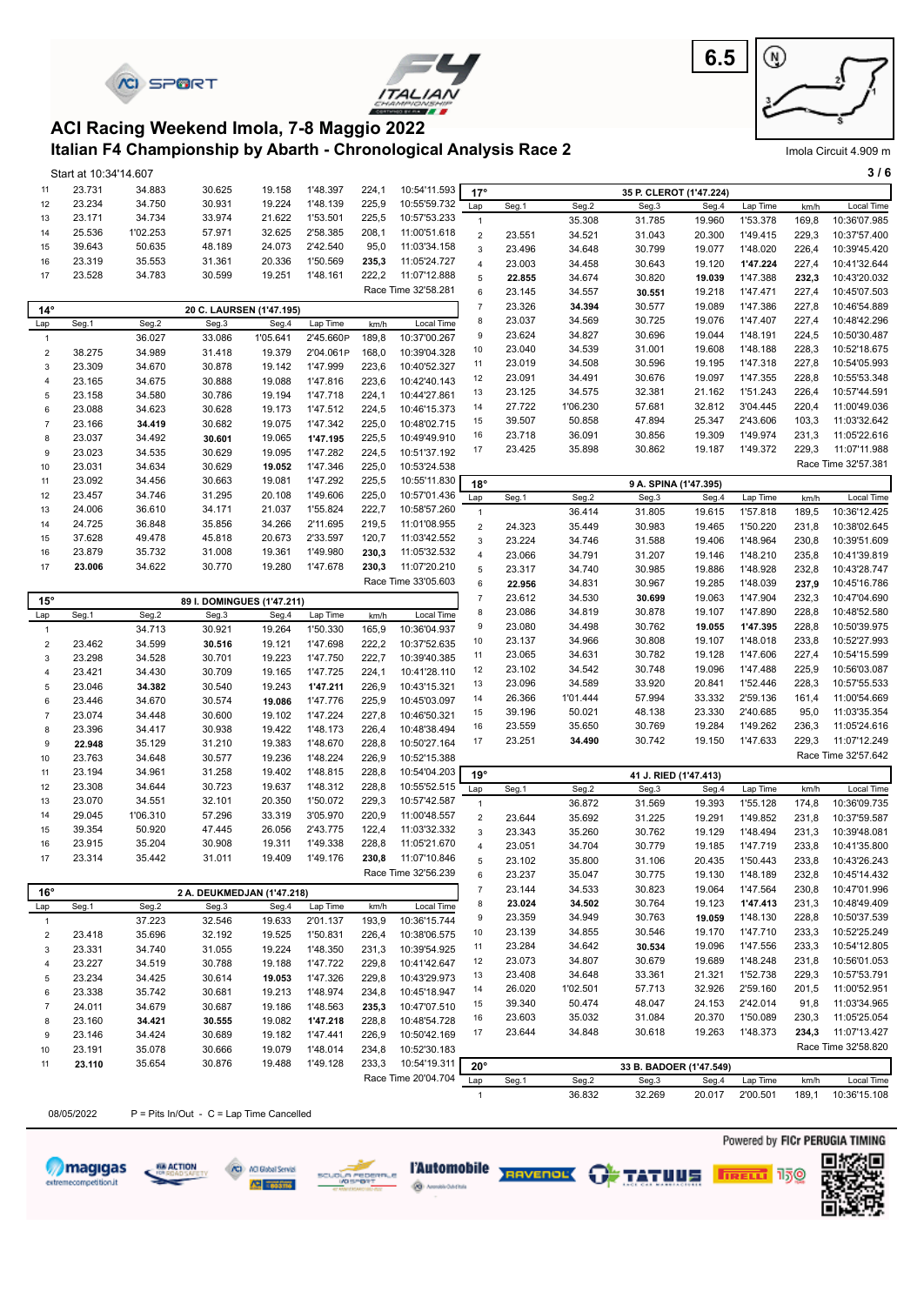



**6.5** ⊛

Imola Circuit 4.909 m

#### **Italian F4 Championship by Abarth - Chronological Analysis Race 2 ACI Racing Weekend Imola, 7-8 Maggio 2022**

|                  | Start at 10:34'14.607 |                  |                                                    |                  |                      |                |                              |                           |        |                 |                                     |                 |          |               | 4/6                 |
|------------------|-----------------------|------------------|----------------------------------------------------|------------------|----------------------|----------------|------------------------------|---------------------------|--------|-----------------|-------------------------------------|-----------------|----------|---------------|---------------------|
| $\overline{2}$   | 23.264                | 35.882           | 31.523                                             | 19.340           | 1'50.009             | 232,8          | 10:38'05.117                 | 11                        | 23.390 | 35.704          | 30.703                              | 19.343          | 1'49.140 | 230,3         | 10:54'18.640        |
| $\mathsf 3$      | 23.250                | 34.623           | 30.830                                             | 19.107           | 1'47.810             | 228,8          | 10:39'52.927                 | 12                        | 23.562 | 35.322          | 31.121                              | 30.951          | 2'00.956 | 223,6         | 10:56'19.596        |
| $\overline{4}$   | 23.318                | 34.705           | 31.033                                             | 19.164           | 1'48.220             | 231,8          | 10:41'41.147                 | 13                        | 23.788 | 35.107          | 31.064                              | 20.584          | 1'50.543 | 223,6         | 10:58'10.139        |
| 5                | 23.172                | 34.846           | 30.895                                             | 19.542           | 1'48.455             | 236,3          | 10:43'29.602                 | 14                        | 24.071 | 54.689          | 57.418                              | 33.804          | 2'49.982 | 225,5         | 11:01'00.121        |
| 6                | 23.568                | 35.063           | 30.389                                             | 18.981           | 1'48.001             | 237,9          | 10:45'17.603                 | 15                        | 37.378 | 51.111          | 47.369                              | 22.938          | 2'38.796 | 95,7          | 11:03'38.917        |
| $\overline{7}$   | 24.123                | 34.419           | 30.504                                             | 19.069           | 1'48.115             | 235,8          | 10:47'05.718                 | 16                        | 23.767 | 35.082          | 30.892                              | 19.291          | 1'49.032 | 224,5         | 11:05'27.949        |
| 8                | 22.895                | 34.900           | 30.609                                             | 19.145           | 1'47.549             | 234,3          | 10:48'53.267                 | 17                        | 23.125 | 35.604          | 31.166                              | 19.513          | 1'49.408 | 234,3         | 11:07'17.357        |
| 9                | 23.021                | 34.680           | 30.532                                             | 20.071           | 1'48.304             | 234,3          | 10:50'41.571                 |                           |        |                 |                                     |                 |          |               | Race Time 33'02.750 |
| 10               | 23.422                | 34.989           | 30.427                                             | 19.322           | 1'48.160             | 231,3          | 10:52'29.731                 |                           |        |                 |                                     |                 |          |               |                     |
| 11               | 23.221                | 35.265           | 30.477                                             | 19.938           | 1'48.901             | 235,8          | 10:54'18.632                 | $24^\circ$<br>Lap         | Seg.1  | Seg.2           | 23 O. PARTYSHEV (1'47.733)<br>Seg.3 | Seg.4           | Lap Time | km/h          | Local Time          |
|                  |                       |                  |                                                    |                  |                      |                | Race Time 20'04.025          | $\mathbf{1}$              |        | 36.226          | 35.155                              | 21.131          | 2'03.049 | 186,9         | 10:36'17.656        |
| $21^{\circ}$     |                       |                  | 11 P. PERINO (1'47.584)                            |                  |                      |                |                              | $\sqrt{2}$                | 24.133 | 35.264          | 30.891                              | 20.605          | 1'50.893 | 237,4         | 10:38'08.549        |
| Lap              | Seg.1                 | Seg.2            | Seg.3                                              | Seg.4            | Lap Time             | km/h           | Local Time                   | $\ensuremath{\mathsf{3}}$ | 23.456 | 35.504          | 31.076                              | 19.552          | 1'49.588 | 233,8         | 10:39'58.137        |
| $\mathbf{1}$     |                       | 35.465           | 31.501                                             | 19.242           | 1'54.459             | 184,3          | 10:36'09.066                 | $\overline{4}$            | 23.034 | 35.261          | 30.867                              | 19.690          | 1'48.852 | 235,3         | 10:41'46.989        |
| $\boldsymbol{2}$ | 23.731                | 35.609           | 31.369                                             | 19.464           | 1'50.173             | 232,8          | 10:37'59.239                 | $\,$ 5 $\,$               | 23.104 | 34.972          | 30.897                              | 20.164          | 1'49.137 | 228,3         | 10:43'36.126        |
| 3                | 23.218                | 34.760           | 31.054                                             | 19.324           | 1'48.356             | 229,8          | 10:39'47.595                 | $\boldsymbol{6}$          | 23.798 | 35.249          | 30.858                              | 19.306          | 1'49.211 | 220,9         | 10:45'25.337        |
| $\overline{4}$   | 23.035                | 34.651           | 30.956                                             | 19.210           | 1'47.852             | 230,8          | 10:41'35.447                 | $\boldsymbol{7}$          | 23.099 | 35.311          | 30.839                              | 19.284          | 1'48.533 | 232,8         | 10:47'13.870        |
| 5                | 23.130                | 34.774           | 30.805                                             | 19.296           | 1'48.005             | 228,8          | 10:43'23.452                 | $\bf 8$                   | 23.187 | 35.274          | 30.821                              | 19.157          | 1'48.439 | 230,8         | 10:49'02.309        |
| 6                | 23.635                | 34.650           | 30.906                                             | 19.554           | 1'48.745             | 229,3          | 10:45'12.197                 | 9                         | 23.875 | 35.058          | 30.849                              | 19.368          | 1'49.150 | 227,4         | 10:50'51.459        |
| $\overline{7}$   | 22.936                | 34.614           | 30.809                                             | 19.589           | 1'47.948             | 232,3          | 10:47'00.145                 | 10                        | 23.154 | 35.038          | 54.475                              | 19.340          | 2'12.007 | 230,3         | 10:53'03.466        |
| 8                | 23.022                | 34.523           | 30.877                                             | 19.796           | 1'48.218             | 236,8          | 10:48'48.363                 | 11                        | 23.361 | 34.833          | 30.715                              | 19.328          | 1'48.237 | 231,8         | 10:54'51.703        |
| 9                | 23.236                | 34.782           | 30.684                                             | 19.347           | 1'48.049             | 226,9          | 10:50'36.412                 | 12                        | 23.375 | 34.795          | 30.825                              | 19.895          | 1'48.890 | 226,9         | 10:56'40.593        |
| 10               | 23.755                | 34.691           | 30.704                                             | 19.203           | 1'48.353             | 230,3          | 10:52'24.765                 | 13                        | 23.279 | 36.365          | 32.863                              | 20.695          | 1'53.202 | 227,4         | 10:58'33.795        |
| 11               | 23.109                | 34.585           | 30.738                                             | 19.152           | 1'47.584             | 229,8          | 10:54'12.349                 | 14                        | 23.999 | 36.741          | 56.089                              | 33.484          | 2'30.313 | 222,2         | 11:01'04.108        |
| 12               | 23.108                | 34.890           | 30.993                                             | 19.754           | 1'48.745             | 230,8          | 10:56'01.094                 | 15                        | 38.284 | 51.099          | 45.601                              | 22.468          | 2'37.452 | 145,7         | 11:03'41.560        |
| 13               | 23.708                | 34.920           | 33.551                                             | 20.955           | 1'53.134             | 226,4          | 10:57'54.228                 | 16                        | 24.746 | 35.225          | 31.573                              | 19.912          | 1'51.456 | 230,3         | 11:05'33.016        |
| 14               | 26.287                | 1'02.477         | 57.879                                             | 32.829           | 2'59.472             | 185,6          | 11:00'53.700                 | 17                        | 23.020 | 34.831          | 30.646                              | 19.236          | 1'47.733 | 232,8         | 11:07'20.749        |
| 15               | 39.747                | 50.065           | 48.053                                             | 23.694           | 2'41.559             | 94,2           | 11:03'35.259                 |                           |        |                 |                                     |                 |          |               | Race Time 33'06.142 |
| 16               | 23.569                | 36.413           | 31.717                                             | 19.892           | 1'51.591             | 236,8          | 11:05'26.850                 |                           |        |                 |                                     |                 |          |               |                     |
| 17               | 23.178                | 35.321           | 31.552                                             | 19.699           | 1'49.750             | 233,8          | 11:07'16.600                 | $25^\circ$                |        |                 | 21 A. FRASSINETI (1'47.752)         |                 | Lap Time |               | Local Time          |
|                  |                       |                  |                                                    |                  |                      |                | Race Time 33'01.993          | Lap<br>$\mathbf{1}$       | Seg.1  | Seg.2<br>37.225 | Seg.3<br>33.875                     | Seg.4<br>19.573 | 2'02.281 | km/h<br>190,1 | 10:36'16.888        |
| $22^{\circ}$     |                       |                  |                                                    |                  |                      |                |                              |                           |        |                 |                                     |                 |          |               |                     |
|                  |                       |                  |                                                    |                  |                      |                |                              |                           |        |                 |                                     |                 |          |               |                     |
|                  |                       |                  | 17 E. FITTIPALDI (1'47.663)                        |                  |                      |                |                              | $\mathbf 2$               | 25.012 | 37.982          | 31.593                              | 19.827          | 1'54.414 | 234,8         | 10:38'11.302        |
| Lap              | Seg.1                 | Seg.2            | Seg.3                                              | Seg.4            | Lap Time             | km/h           | Local Time                   | 3                         | 23.788 | 35.238          | 31.450                              | 19.455          | 1'49.931 | 230,8         | 10:40'01.233        |
| $\mathbf{1}$     |                       | 36.916           | 32.148                                             | 19.633           | 1'58.377             | 188,5          | 10:36'12.984                 | $\sqrt{4}$                | 23.572 | 35.325          | 31.032                              | 19.199          | 1'49.128 | 230,3         | 10:41'50.361        |
| $\sqrt{2}$       | 24.091                | 35.679           | 31.260                                             | 19.233           | 1'50.263             | 233,3          | 10:38'03.247                 | $\mathbf 5$               | 23.124 | 34.648          | 30.828                              | 19.152          | 1'47.752 | 229,3         | 10:43'38.113        |
| 3                | 23.153                | 35.163           | 31.158                                             | 19.331           | 1'48.805             | 235,3          | 10:39'52.052                 | $\boldsymbol{6}$          | 23.054 | 34.836          | 31.078                              | 19.102          | 1'48.070 | 230,3         | 10:45'26.183        |
| $\overline{4}$   | 23.219                | 34.885           | 31.321                                             | 19.374           | 1'48.799             | 238,9          | 10:41'40.851                 | $\overline{7}$            | 23.045 | 35.106          | 31.522                              | 19.209          | 1'48.882 | 235,3         | 10:47'15.065        |
| 5                | 23.185                | 34.858           | 30.751                                             | 19.661           | 1'48.455             | 231,8          | 10:43'29.306                 | $\bf 8$                   | 23.046 | 35.067          | 31.532                              | 19.192          | 1'48.837 | 231,3         | 10:49'03.902        |
| 6                | 23.818                | 35.576           | 30.751                                             | 19.251           | 1'49.396             | 233,3          | 10:45'18.702                 | $\boldsymbol{9}$          | 23.136 | 35.031          | 30.980                              | 19.352          | 1'48.499 | 228,3         | 10:50'52.401        |
| $\overline{7}$   | 24.803                | 35.746           | 31.718                                             | 19.475           | 1'51.742             | 232,8          | 10:47'10.444                 | 10                        | 22.994 | 35.146          | 32.087                              | 19.174          | 1'49.401 | 234,8         | 10:52'41.802        |
| 8                | 23.684                | 35.237           | 31.429                                             | 19.385           | 1'49.735             | 228,8          | 10:49'00.179                 | 11                        | 23.608 | 35.748          | 31.554                              | 19.459          | 1'50.369 | 227,4         | 10:54'32.171        |
| 9                | 23.443                | 35.690           | 31.207                                             | 19.306           | 1'49.646             | 229,8          | 10:50'49.825                 | 12                        | 23.520 | 34.978          | 31.037                              | 20.105          | 1'49.640 | 232,8         | 10:56'21.811        |
| 10               | 23.599                | 34.570           | 30.782                                             | 19.180           | 1'48.131             | 228,8          | 10:52'37.956                 | 13                        | 23.241 | 35.683          | 32.035                              | 20.279          | 1'51.238 | 228,8         | 10:58'13.049        |
| 11               | 23.260                | 34.565           | 30.733                                             | 19.105           | 1'47.663             | 226,4          | 10:54'25.619                 | 14                        | 23.930 | 53.244          | 57.476                              | 34.196          | 2'48.846 | 225,0         | 11:01'01.895        |
| 12               | 23.299                | 34.522           | 31.001                                             | 19.642           | 1'48.464             | 227,4          | 10:56'14.083                 | 15                        | 36.474 | 51.799          | 47.348                              | 22.618          | 2'38.239 | 109,9         | 11:03'40.134        |
| 13<br>14         | 23.245                | 34.854           | 31.569                                             | 19.922           | 1'49.590             | 225,5          | 10:58'03.673                 | 16<br>17                  | 23.507 | 35.093          | 31.226                              | 19.291          | 1'49.117 | 230,8         | 11:05'29.251        |
|                  | 23.604                | 59.551           | 57.432                                             | 34.098           | 2'54.685             | 225,9          | 11:00'58.358                 |                           | 23.020 | 35.263          | 31.496                              | 19.409          | 1'49.188 | 233,8         | 11:07'18.439        |
| 15               | 37.961                | 50.168           | 47.852                                             | 23.316           | 2'39.297             | 82,1           | 11:03'37.655                 |                           |        |                 |                                     |                 |          |               | Race Time 33'03.832 |
| 16<br>17         | 23.218                | 35.319<br>35.176 | 31.220                                             | 19.852<br>19.937 | 1'49.609<br>1'49.701 | 228,8<br>231,8 | 11:05'27.264<br>11:07'16.965 | $26^{\circ}$              |        |                 | 96 J. CASTRO (1'47.807)             |                 |          |               |                     |
|                  | 23.047                |                  | 31.541                                             |                  |                      |                | Race Time 33'02.358          | Lap                       | Seg.1  | Seg.2           | Seg.3                               | Seg.4           | Lap Time | km/h          | Local Time          |
|                  |                       |                  |                                                    |                  |                      |                |                              | $\mathbf{1}$              |        | 35.988          | 31.917                              | 19.719          | 7'46.274 | 158,1         | 10:42'00.881        |
| $23^\circ$       |                       |                  | 71 M. FLACK (1'47.704)                             |                  |                      |                |                              | $\overline{c}$            | 23.823 | 35.076          | 31.407                              | 19.547          | 1'49.853 | 223,6         | 10:43'50.734        |
| Lap              | Seg.1                 | Seg.2            | Seg.3                                              | Seg.4            | Lap Time             | km/h           | Local Time                   | $\ensuremath{\mathsf{3}}$ | 23.437 | 34.766          | 30.975                              | 19.299          | 1'48.477 | 225,5         | 10:45'39.211        |
| $\mathbf{1}$     |                       | 36.652           | 31.983                                             | 19.650           | 1'57.673             | 191,2          | 10:36'12.280                 | $\overline{4}$            | 23.330 | 35.150          | 31.623                              | 19.460          | 1'49.563 | 228,3         | 10:47'28.774        |
| $\boldsymbol{2}$ | 24.310                | 35.848           | 31.232                                             | 19.303           | 1'50.693             | 230,8          | 10:38'02.973                 | 5                         | 24.313 | 36.090          | 31.550                              | 20.019          | 1'51.972 | 227,4         | 10:49'20.746        |
| 3                | 23.205                | 34.996           | 31.261                                             | 19.400           | 1'48.862             | 232,3          | 10:39'51.835                 | 6                         | 23.941 | 35.878          | 31.515                              | 19.265          | 1'50.599 | 225,5         | 10:51'11.345        |
| $\overline{4}$   | 23.138                | 34.881           | 31.117                                             | 19.229           | 1'48.365             | 235,8          | 10:41'40.200                 | $\overline{7}$            | 23.365 | 34.678          | 31.476                              | 19.189          | 1'48.708 | 225,0         | 10:53'00.053        |
| 5                | 23.404                | 34.997           | 30.796                                             | 19.843           | 1'49.040             | 233,3          | 10:43'29.240                 | 8                         | 23.349 | 34.433          | 30.865                              | 19.160          | 1'47.807 | 225,0         | 10:54'47.860        |
| 6                | 23.506                | 34.430           | 30.647                                             | 19.287           | 1'47.870             | 231,3          | 10:45'17.110                 | 9                         | 23.186 | 34.332          | 31.080                              | 20.454          | 1'49.052 | 226,4         | 10:56'36.912        |
| $\boldsymbol{7}$ | 23.403                | 34.851           | 30.729                                             | 19.154           | 1'48.137             | 236,3          | 10:47'05.247                 | 10                        | 23.246 | 38.884          | 33.301                              | 21.059          | 1'56.490 | 225,9         | 10:58'33.402        |
| 8                | 23.149                | 34.783           | 30.678                                             | 19.094           | 1'47.704             | 231,3          | 10:48'52.951                 | 11                        | 24.019 | 36.807          | 55.876                              | 33.801          | 2'30.503 | 226,4         | 11:01'03.905        |
| 9                | 22.962                | 34.735           | 30.762                                             | 20.074           | 1'48.533             | 230,8          | 10:50'41.484                 | 12                        | 37.809 | 51.318          | 45.648                              | 22.539          | 2'37.314 | 146,9         | 11:03'41.219        |
| 10               | 23.435<br>08/05/2022  | 34.681           | 30.685<br>P = Pits In/Out - C = Lap Time Cancelled | 19.215           | 1'48.016             | 230,8          | 10:52'29.500                 | 13                        | 23.402 | 34.942          | 31.210                              | 19.294          | 1'48.848 | 227,8         | 11:05'30.067        |













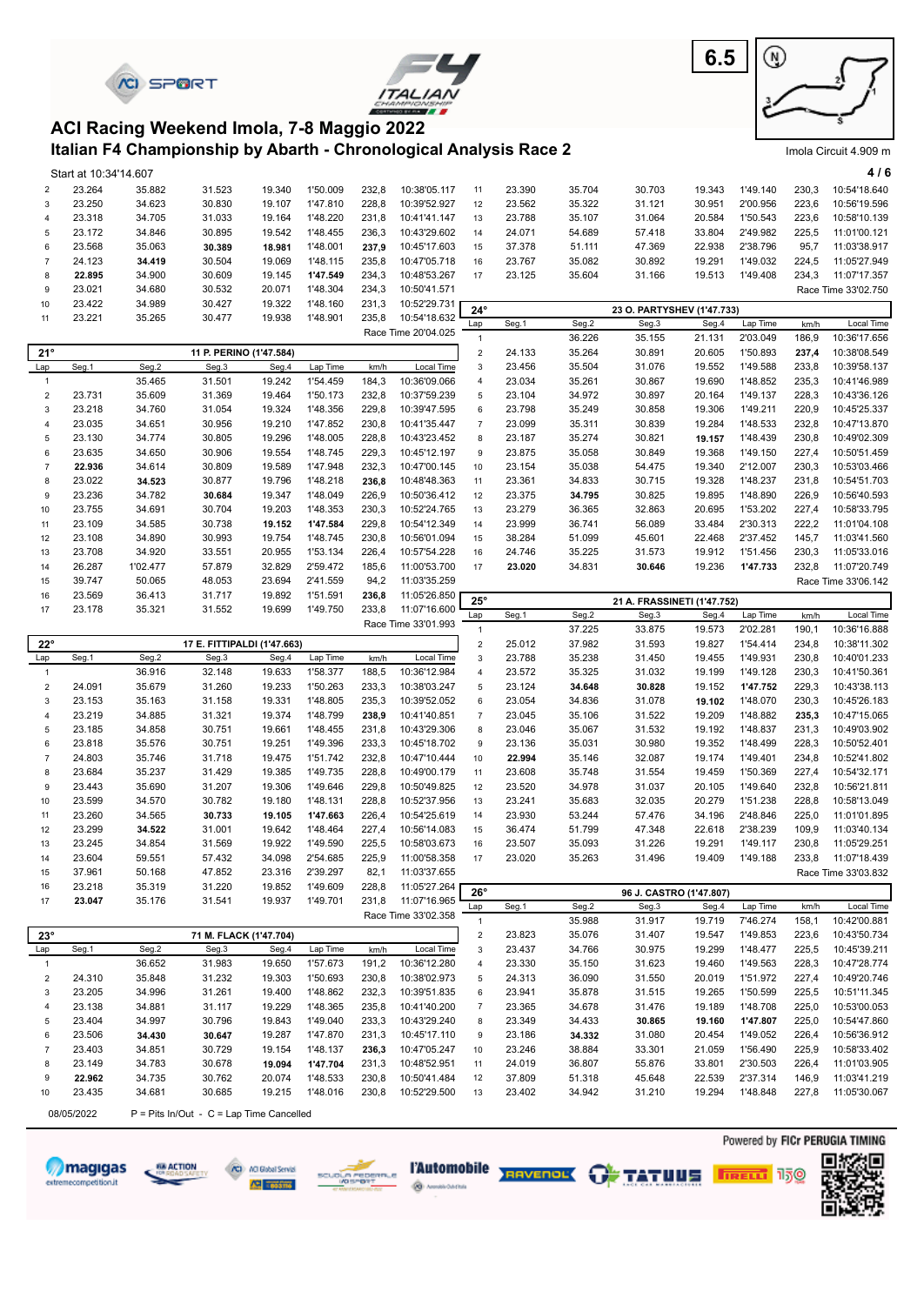| <b>SPORT</b> |
|--------------|
|--------------|





Imola Circuit 4.909 m

#### **Italian F4 Championship by Abarth - Chronological Analysis Race 2 ACI Racing Weekend Imola, 7-8 Maggio 2022**

|                  | Start at 10:34'14.607 |          |                            |        |                      |       |                            |                  |        |        |                          |                         |          |       | 5/6                 |
|------------------|-----------------------|----------|----------------------------|--------|----------------------|-------|----------------------------|------------------|--------|--------|--------------------------|-------------------------|----------|-------|---------------------|
| 14               | 23.002                | 34.825   | 31.460                     | 19.829 | 1'49.116             | 231,3 | 11:07'19.183               | 3                | 23.487 | 35.118 | 31.429                   | 19.791                  | 1'49.825 | 230,3 | 10:39'57.031        |
|                  |                       |          |                            |        |                      |       | Race Time 33'04.576        | $\overline{4}$   | 23.259 | 36.777 | 31.148                   | 19.448                  | 1'50.632 | 232,3 | 10:41'47.663        |
| $27^\circ$       |                       |          |                            |        |                      |       |                            | 5                | 23.297 | 35.029 | 31.232                   | 19.306                  | 1'48.864 | 235,3 | 10:43'36.527        |
|                  |                       | Seg.2    | 48 E. SPERANDIO (1'47.867) |        | Lap Time             |       |                            | $\,6\,$          | 23.742 | 35.278 | 31.090                   | 19.259                  | 1'49.369 | 229,3 | 10:45'25.896        |
| Lap              | Seg.1                 |          | Seg.3                      | Seg.4  |                      | km/h  | Local Time<br>10:36'10.420 | $\overline{7}$   | 23.108 | 35.066 | 31.130                   | 19.257                  | 1'48.561 | 231,3 | 10:47'14.457        |
| $\mathbf{1}$     |                       | 36.804   | 31.678                     | 19.595 | 1'55.813             | 173,1 |                            | 8                | 23.321 | 35.019 | 30.857                   | 19.180                  | 1'48.377 | 231,8 | 10:49'02.834        |
| $\sqrt{2}$       | 25.118                | 34.864   | 31.330                     | 19.197 | 1'50.509<br>1'48.908 | 232,3 | 10:38'00.929               | 9                | 23.469 | 35.358 | 31.113                   | 19.271                  | 1'49.211 | 231,8 | 10:50'52.045        |
| $\mathsf 3$      | 23.262                | 35.580   | 30.843                     | 19.223 |                      | 230,8 | 10:39'49.837               | 10               | 23.136 | 35.016 | 31.368                   | 19.241                  | 1'48.761 | 232,3 | 10:52'40.806        |
| $\overline{4}$   | 23.138                | 34.836   | 31.229                     | 19.149 | 1'48.352             | 232,8 | 10:41'38.189               | 11               | 23.624 | 34.880 | 30.872                   | 19.386                  | 1'48.762 | 232,8 | 10:54'29.568        |
| $\sqrt{5}$       | 23.235                | 34.768   | 31.046                     | 19.189 | 1'48.238<br>1'48.529 | 230,8 | 10:43'26.427               | 12               | 23.513 | 34.851 | 31.601                   | 21.226                  | 1'51.191 | 226,9 | 10:56'20.759        |
| $\,6\,$          | 23.262                | 35.101   | 30.961                     | 19.205 |                      | 232,8 | 10:45'14.956               | 13               | 23.339 | 35.833 | 31.829                   | 20.258                  | 1'51.259 | 226,4 | 10:58'12.018        |
| $\overline{7}$   | 23.171                | 34.644   | 30.843                     | 19.209 | 1'47.867             | 229,8 | 10:47'02.823               | 14               | 24.163 | 53.375 | 57.695                   | 33.821                  | 2'49.054 | 220,9 | 11:01'01.072        |
| 8                | 23.402                | 34.770   | 30.920                     | 19.228 | 1'48.320             | 225,0 | 10:48'51.143               | 15               | 36.944 | 51.567 | 47.548                   | 22.324                  | 2'38.383 | 114,3 | 11:03'39.455        |
| 9                | 23.213                | 34.882   | 31.056                     | 19.310 | 1'48.461             | 226,9 | 10:50'39.604               | 16               | 23.743 | 35.093 | 31.243                   | 19.306                  | 1'49.385 | 229,3 | 11:05'28.840        |
| 10               | 23.265                | 35.589   | 31.059                     | 19.287 | 1'49.200             | 228,3 | 10:52'28.804               | 17               | 23.213 | 35.032 | 31.311                   | 19.396                  | 1'48.952 | 230,8 | 11:07'17.792        |
| 11               | 23.343                | 34.803   | 30.957                     | 19.246 | 1'48.349             | 227,4 | 10:54'17.153               |                  |        |        |                          |                         |          |       | Race Time 33'03.185 |
| 12               | 23.476                | 34.856   | 31.048                     | 19.277 | 1'48.657             | 225,9 | 10:56'05.810               |                  |        |        |                          |                         |          |       |                     |
| 13               | 23.371                | 35.030   | 33.721                     | 20.363 | 1'52.485             | 225,0 | 10:57'58.295               | $31^\circ$       |        |        |                          | 29 A. RISHAB (1'49.231) |          |       |                     |
| 14               | 25.493                | 1'00.139 | 58.276                     | 33.238 | 2'57.146             | 203,0 | 11:00'55.441               | Lap              | Seg.1  | Seg.2  | Seg.3                    | Seg.4                   | Lap Time | km/h  | Local Time          |
| 15               | 39.140                | 49.739   | 48.390                     | 23.148 | 2'40.417             | 113,4 | 11:03'35.858               | $\mathbf{1}$     |        | 36.743 | 33.548                   | 20.227                  | 2'03.470 | 197,8 | 10:36'18.077        |
| 16               | 23.400                | 35.588   | 31.049                     | 19.300 | 1'49.337             | 229,3 | 11:05'25.195               | $\mathbf 2$      | 24.165 | 36.169 | 32.469                   | 20.064                  | 1'52.867 | 234,8 | 10:38'10.944        |
| 17               | 23.798                | 36.150   | 31.258                     | 19.418 | 1'50.624             | 229,8 | 11:07'15.819               | 3                | 23.854 | 35.298 | 31.402                   | 19.488                  | 1'50.042 | 227,4 | 10:40'00.986        |
|                  |                       |          |                            |        |                      |       | Race Time 33'01.212        | $\overline{4}$   | 23.738 | 37.969 | 31.792                   | 19.991                  | 1'53.490 | 228,8 | 10:41'54.476        |
| $28^\circ$       |                       |          | 80 R. ESCOTTO (1'47.908)   |        |                      |       |                            | $\sqrt{5}$       | 23.835 | 35.550 | 31.602                   | 19.528                  | 1'50.515 | 225,0 | 10:43'44.991        |
| Lap              | Seg.1                 | Seg.2    | Seg.3                      | Seg.4  | Lap Time             | km/h  | Local Time                 | $\,6\,$          | 23.548 | 35.504 | 31.298                   | 19.641                  | 1'49.991 | 225,5 | 10:45'34.982        |
| $\mathbf{1}$     |                       | 36.956   | 32.291                     | 20.377 | 2'01.125             | 194,6 | 10:36'15.732               | $\boldsymbol{7}$ | 23.581 | 35.733 | 31.236                   | 19.742                  | 1'50.292 | 226,4 | 10:47'25.274        |
| $\sqrt{2}$       | 23.963                | 35.778   | 32.447                     | 20.209 | 1'52.397             | 206,1 | 10:38'08.129               | 8                | 23.413 | 35.044 | 31.212                   | 19.562                  | 1'49.231 | 223,1 | 10:49'14.505        |
| $\mathbf{3}$     | 23.414                | 35.333   | 31.050                     | 19.447 | 1'49.244             | 237,4 | 10:39'57.373               | 9                | 23.420 | 35.138 | 31.753                   | 19.607                  | 1'49.918 | 224,1 | 10:51'04.423        |
| $\overline{4}$   | 23.472                | 35.339   | 31.031                     | 20.174 | 1'50.016             | 228,3 | 10:41'47.389               | 10               | 23.368 | 35.027 | 31.599                   | 19.485                  | 1'49.479 | 225,0 | 10:52'53.902        |
| $\sqrt{5}$       | 23.184                | 34.832   | 31.142                     | 19.541 | 1'48.699             | 232,8 | 10:43'36.088               | 11               | 23.527 | 35.066 | 31.226                   | 19.622                  | 1'49.441 | 223,6 | 10:54'43.343        |
| 6                | 23.694                | 34.923   | 30.778                     | 19.320 | 1'48.715             | 224,1 | 10:45'24.803               | 12               | 23.486 | 35.130 | 31.343                   | 20.775                  | 1'50.734 | 221,3 | 10:56'34.077        |
| $\overline{7}$   | 23.305                | 34.713   | 30.992                     | 19.275 | 1'48.285             | 226,4 | 10:47'13.088               | 13               | 23.514 | 39.574 | 34.041                   | 20.706                  | 1'57.835 | 224,5 | 10:58'31.912        |
| 8                | 23.323                | 34.630   | 30.852                     | 19.103 | 1'47.908             | 226,9 | 10:49'00.996               | 14               | 24.020 | 37.198 | 56.137                   | 33.872                  | 2'31.227 | 221,3 | 11:01'03.139        |
| 9                | 23.174                | 35.355   | 31.423                     | 19.400 | 1'49.352             | 230,3 | 10:50'50.348               | 15               | 37.666 | 51.377 | 46.134                   | 23.176                  | 2'38.353 | 129,2 | 11:03'41.492        |
| 10               | 23.353                | 35.129   | 30.989                     | 19.503 | 1'48.974             | 230,8 | 10:52'39.322               | 16               | 25.093 | 36.943 | 31.580                   | 19.757                  | 1'53.373 | 223,1 | 11:05'34.865        |
| 11               | 23.342                | 34.661   | 30.868                     | 19.493 | 1'48.364             | 226,4 | 10:54'27.686               | 17               | 23.782 | 35.467 | 31.527                   | 19.829                  | 1'50.605 | 224,1 | 11:07'25.470        |
| 12               | 23.352                | 34.704   | 30.909                     | 19.854 | 1'48.819             | 226,9 | 10:56'16.505               |                  |        |        |                          |                         |          |       | Race Time 33'10.863 |
| 13               | 23.366                | 35.133   | 32.998                     | 21.425 | 1'52.922             | 225,5 | 10:58'09.427               | $32^\circ$       |        |        | 61 G. MASCHIO (1'50.231) |                         |          |       |                     |
| 14               | 24.448                | 54.299   | 57.322                     | 33.873 | 2'49.942             | 225,0 | 11:00'59.369               | Lap              | Seg.1  | Seg.2  | Seg.3                    | Seg.4                   | Lap Time | km/h  | Local Time          |
| 15               | 37.632                | 50.846   | 47.514                     | 23.495 | 2'39.487             | 84,3  | 11:03'38.856               | $\mathbf{1}$     |        | 37.599 | 32.625                   | 20.530                  | 2'04.028 | 198,2 | 10:36'18.635        |
| 16               | 23.562                | 34.961   | 30.976                     | 19.373 | 1'48.872             | 225,9 | 11:05'27.728               | $\overline{2}$   | 24.253 | 36.097 | 32.024                   | 20.218                  | 1'52.592 | 228,8 | 10:38'11.227        |
| 17               | 23.264                | 35.399   | 31.255                     | 19.669 | 1'49.587             | 232,3 | 11:07'17.315               | 3                | 23.974 | 35.842 | 31.314                   | 19.643                  | 1'50.773 | 226,4 | 10:40'02.000        |
|                  |                       |          |                            |        |                      |       | Race Time 33'02.708        | $\overline{4}$   | 23.387 | 37.043 | 32.098                   | 20.181                  | 1'52.709 | 230,3 | 10:41'54.709        |
|                  |                       |          |                            |        |                      |       |                            | 5                | 23.821 | 35.634 | 31.608                   | 19.506                  | 1'50.569 | 228,8 | 10:43'45.278        |
| $29^\circ$       |                       |          | 78 V. BLOKINA (1'48.334)   |        |                      |       |                            | 6                | 25.440 | 36.206 | 31.686                   | 19.664                  | 1'52.996 | 229,3 | 10:45'38.274        |
| Lap              | Seg.1                 | Seg.2    | Seg.3                      | Seg.4  | Lap Time             | km/h  | Local Time                 | $\overline{7}$   | 23.707 | 35.298 | 31.579                   | 19.647                  | 1'50.231 | 224,5 | 10:47'28.505        |
| $\mathbf{1}$     |                       | 36.278   | 32.062                     | 20.153 | 1'57.003             | 178,8 | 10:36'11.610               | 8                | 24.334 | 36.121 | 31.570                   | 20.185                  | 1'52.210 | 225,0 | 10:49'20.715        |
| $\sqrt{2}$       | 24.236                | 35.171   | 31.702                     | 19.388 | 1'50.497             | 233,3 | 10:38'02.107               | 9                | 23.847 | 35.759 | 32.364                   | 19.595                  | 1'51.565 | 224,1 | 10:51'12.280        |
| 3                | 23.237                | 35.086   | 31.532                     | 19.287 | 1'49.142             | 229,8 | 10:39'51.249               | 10               | 23.672 | 35.242 | 31.779                   | 19.617                  | 1'50.310 | 226,4 | 10:53'02.590        |
| $\overline{4}$   |                       |          |                            |        |                      | 229,8 | 10:41'39.583               |                  |        |        |                          | 19.834                  | 1'57.624 | 224,5 | 10:55'00.214        |
|                  | 23.168                | 34.818   | 31.140                     | 19.208 | 1'48.334             |       |                            |                  |        |        |                          |                         |          |       | 10:56'52.904        |
| $\sqrt{5}$       | 23.384                | 34.630   | 31.076                     | 19.280 | 1'48.370             | 229,3 | 10:43'27.953               | 11               | 28.351 | 37.430 | 32.009                   |                         |          |       |                     |
| 6                | 23.085                | 34.828   | 31.192                     | 19.415 | 1'48.520             | 231,3 | 10:45'16.473               | 12               | 23.864 | 35.817 | 31.851                   | 21.158                  | 1'52.690 | 220,4 |                     |
| $\overline{7}$   | 26.976                | 35.318   | 31.645                     | 19.335 | 1'53.274             | 226,4 | 10:47'09.747               | 13               | 26.666 | 40.114 | 34.175                   | 21.914                  | 2'02.869 | 216,9 | 10:58'55.773        |
| 8                | 23.764                | 35.431   | 31.306                     | 19.348 | 1'49.849             | 228,8 | 10:48'59.596               | 14               | 24.716 | 36.770 | 35.122                   | 34.845                  | 2'11.453 | 218,6 | 11:01'07.226        |
| $\boldsymbol{9}$ | 23.970                | 35.526   | 31.259                     | 19.330 | 1'50.085             | 226,9 | 10:50'49.681               | 15               | 37.283 | 50.532 | 45.712                   | 21.635                  | 2'35.162 | 120,0 | 11:03'42.388        |
| 10               | 24.006                | 35.806   | 31.408                     | 19.534 | 1'50.754             | 227,4 | 10:52'40.435               | 16               | 24.495 | 37.419 | 32.329                   | 20.020                  | 1'54.263 | 227,8 | 11:05'36.651        |
| 11               | 24.907                | 35.611   | 31.468                     | 19.475 | 1'51.461             | 225,9 | 10:54'31.896               | 17               | 24.082 | 36.175 | 32.246                   | 19.946                  | 1'52.449 | 231,8 | 11:07'29.100        |
| 12               | 23.891                | 35.799   | 31.484                     | 20.220 | 1'51.394             | 225,0 | 10:56'23.290               |                  |        |        |                          |                         |          |       | Race Time 33'14.493 |
| 13               | 23.630                | 35.845   | 32.474                     | 20.195 | 1'52.144             | 225,5 | 10:58'15.434               | $33^\circ$       |        |        |                          | 36 I. AKHMED (1'50.647) |          |       |                     |
| 14               | 24.097                | 51.202   | 57.467                     | 34.072 | 2'46.838             | 225,9 | 11:01'02.272               | Lap              | Seg.1  | Seg.2  | Seg.3                    | Seg.4                   | Lap Time | km/h  | Local Time          |
|                  |                       |          |                            |        |                      |       | Race Time 26'47.665        | $\mathbf{1}$     |        | 37.422 | 33.326                   | 20.202                  | 2'01.744 | 187,2 | 10:36'16.351        |
| $30^{\circ}$     |                       |          | 27 E. ISCHER (1'48.377)    |        |                      |       |                            | $\sqrt{2}$       | 40.271 | 36.628 | 32.565                   | 20.243                  | 2'09.707 | 229,3 | 10:38'26.058        |
| Lap              | Seg.1                 | Seg.2    | Seg.3                      | Seg.4  | Lap Time             | km/h  | Local Time                 | 3                | 23.878 | 36.112 | 32.051                   | 19.959                  | 1'52.000 | 223,6 | 10:40'18.058        |
| $\mathbf{1}$     |                       | 37.101   | 32.515                     | 19.927 | 1'59.992             | 189,1 | 10:36'14.599               | 4                | 23.641 | 35.982 | 32.056                   | 20.074                  | 1'51.753 | 224,1 | 10:42'09.811        |
| $\overline{2}$   | 23.476                | 36.593   | 32.495                     | 20.043 | 1'52.607             | 231,3 | 10:38'07.206               | 5                | 23.597 | 36.010 | 31.973                   | 20.047                  | 1'51.627 | 222,7 | 10:44'01.438        |













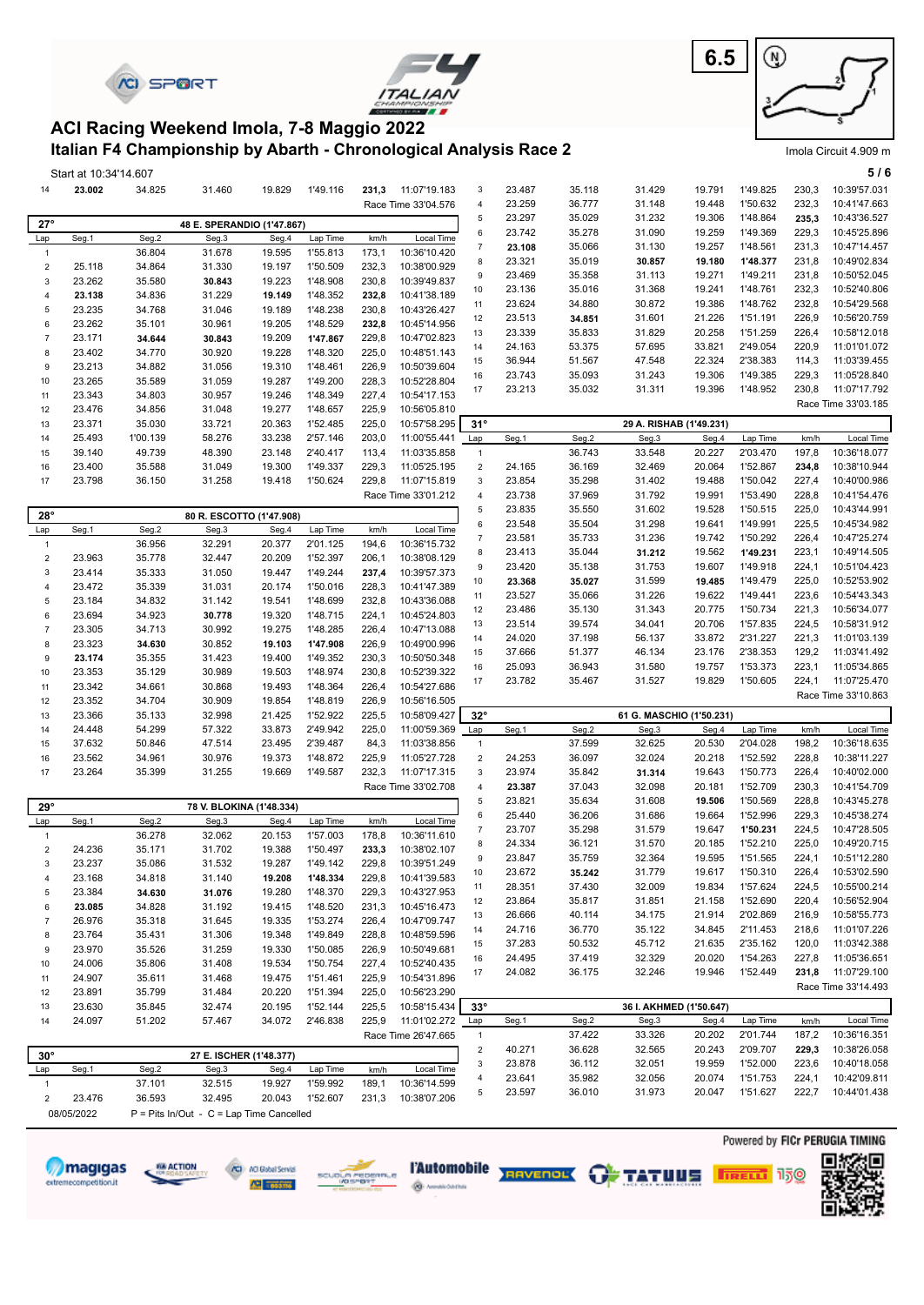





Imola Circuit 4.909 m

#### **Italian F4 Championship by Abarth - Chronological Analysis Race 2 ACI Racing Weekend Imola, 7-8 Maggio 2022**

|    | Start at 10:34'14.607 |        |        |        |          |       |                     |
|----|-----------------------|--------|--------|--------|----------|-------|---------------------|
| 6  | 23.777                | 35.641 | 31.959 | 19,877 | 1'51.254 | 222,2 | 10:45'52.692        |
| 7  | 23.593                | 35.828 | 32.005 | 19.913 | 1'51.339 | 220,9 | 10:47'44.031        |
| 8  | 23.533                | 35.591 | 32.052 | 20.127 | 1'51.303 | 223,6 | 10:49'35.334        |
| 9  | 23.825                | 35.273 | 31.743 | 19.806 | 1'50.647 | 222,7 | 10:51'25.981        |
| 10 | 23.619                | 35.623 | 31.910 | 19.783 | 1'50.935 | 222,2 | 10:53'16.916        |
| 11 | 23.461                | 35.759 | 31.967 | 19.913 | 1'51.100 | 220,4 | 10:55'08.016        |
| 12 | 23.728                | 36.035 | 32.053 | 20.572 | 1'52.388 | 221,8 | 10:57'00.404        |
| 13 | 24.353                | 36.883 | 33.625 | 21.255 | 1'56.116 | 220,9 | 10:58'56.520        |
| 14 | 24.920                | 36.992 | 35.618 | 33.923 | 2'11.453 | 214,7 | 11:01'07.973        |
| 15 | 37.262                | 50.337 | 45.615 | 21.324 | 2'34.538 | 118,6 | 11:03'42.511        |
| 16 | 24.571                | 37.104 | 32.228 | 19.964 | 1'53.867 | 223,1 | 11:05'36.378        |
| 17 | 24.209                | 36.177 | 32.189 | 20.069 | 1'52.644 | 225,5 | 11:07'29.022        |
|    |                       |        |        |        |          |       | Race Time 33'14.415 |

08/05/2022 P = Pits In/Out - C = Lap Time Cancelled









Powered by FICr PERUGIA TIMING

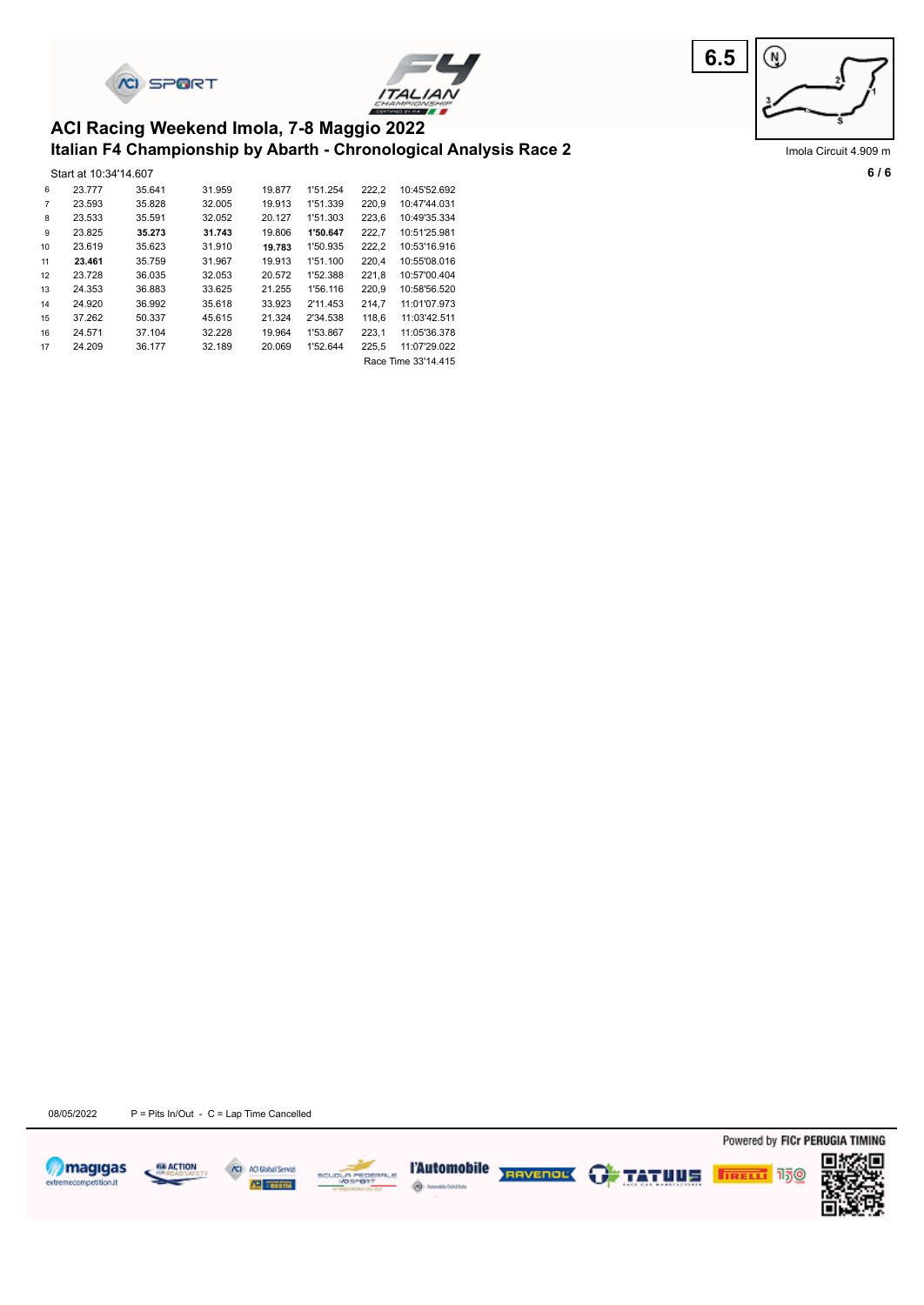



**Italian F4 Championship by Abarth - Weather Report Race 2** India Clicuit 4.909 m **ACI Racing Weekend Imola, 7-8 Maggio 2022 Session started 10:34 - Session ended 11:08**

# **6.6** ⊛

## **Air Temperature**

**Track Temperature**



#### **Air Pressure**



#### **Wind Speed**





#### 08/05/2022









1.100

11:03

11:06



#### **Humidity**

**Wind Direction**